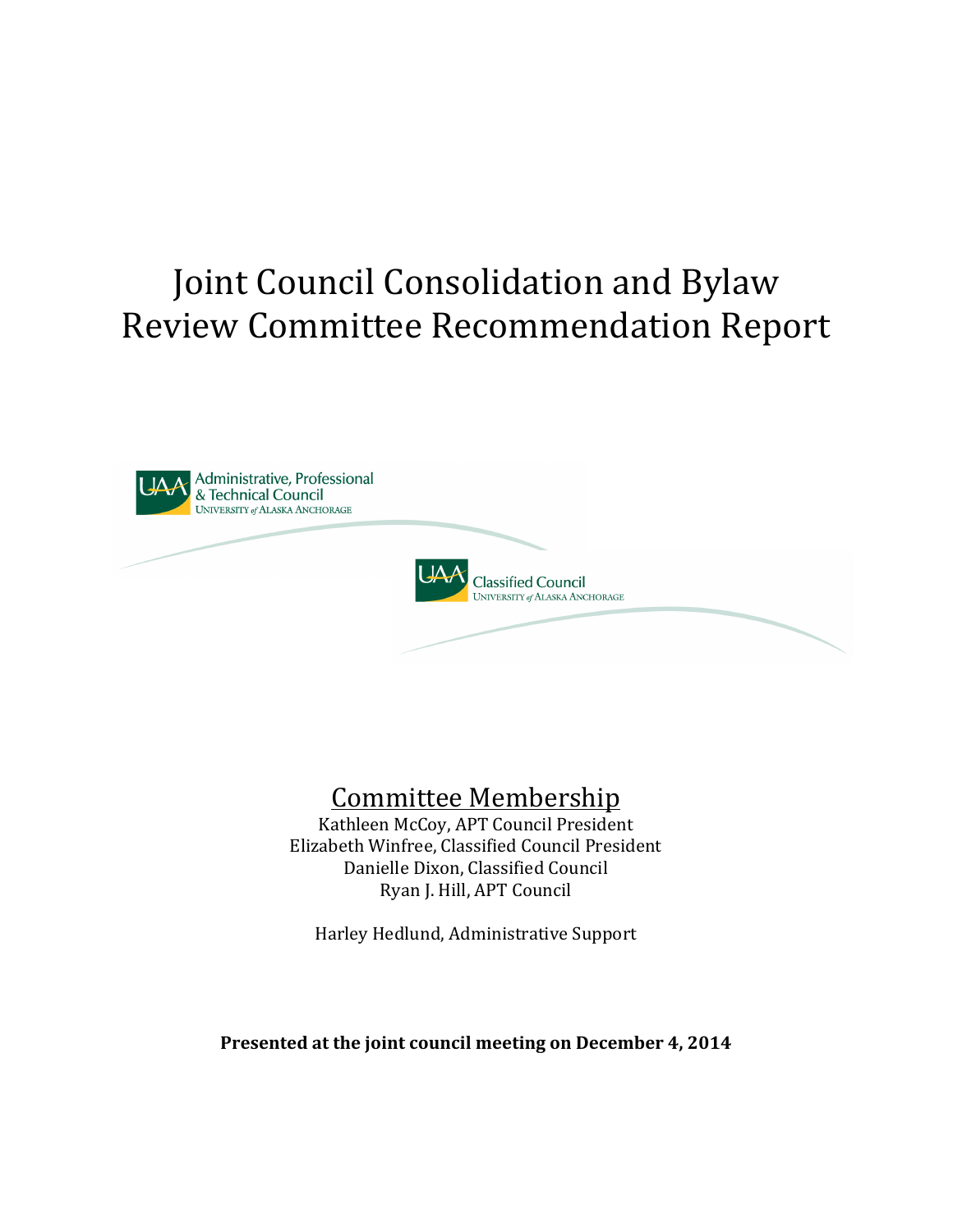## Table of Contents

| Appendixes |
|------------|
|            |
|            |
|            |
|            |
|            |
|            |
|            |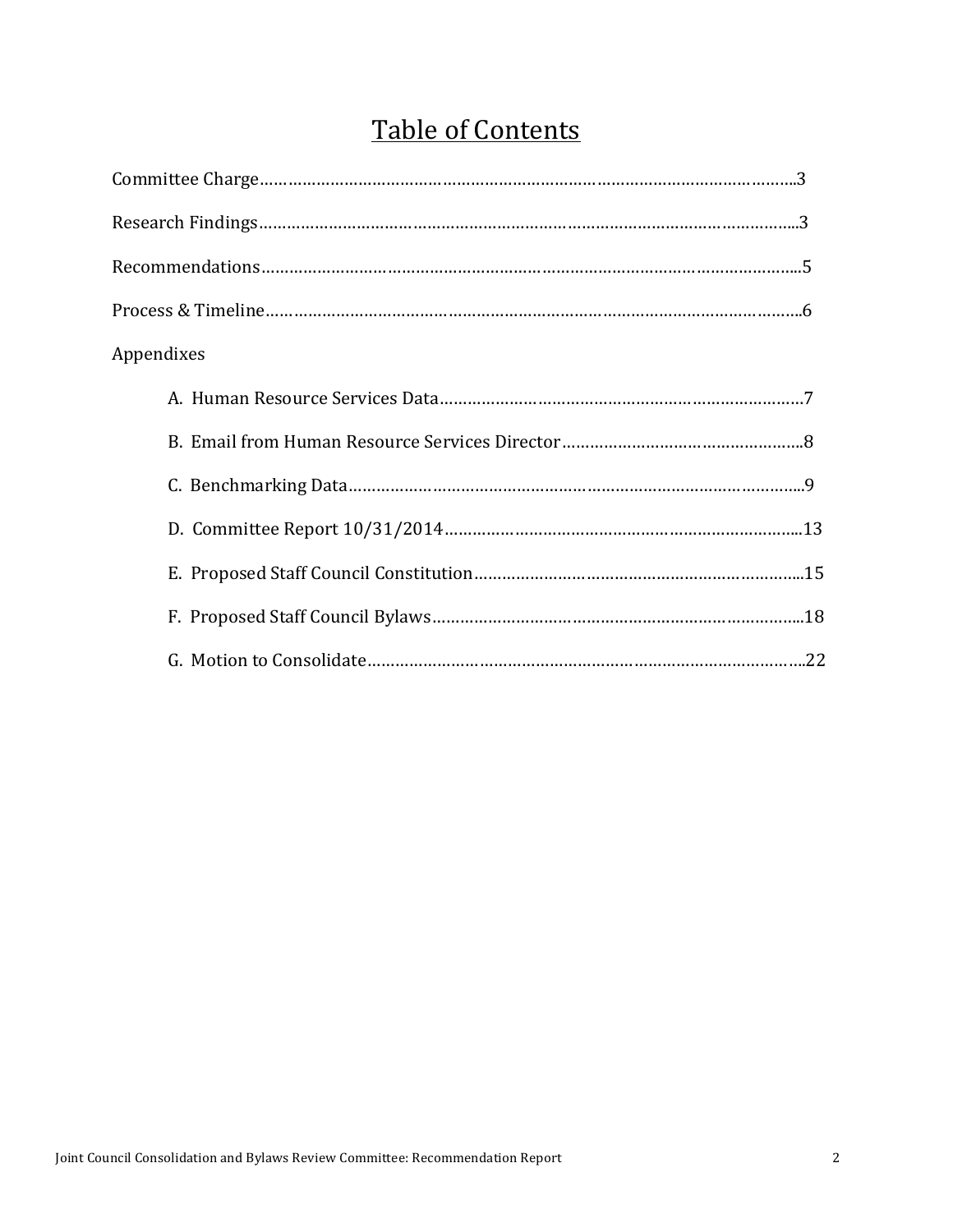## Committee Charge

The committee has been charged with the development of a comprehensive report on the benefits and challenges of consolidating the Administrative, Professional, & Technical (APT) Council and the Classified Council. The committee is also charged with updating the bylaws and constitution of the two councils.

**-------------------------------------------------------------------------------------------------------------------**

### **Research Findings**

- 1. There is currently 1,015 staff members employed at UAA as of November 11, 2014 according to Human Resource Services. Of that total number, 592 (or 58.33%) are non-exempt employees and 423 (or 41.67%) are exempt employees. See Appendix *A*.
- 2. The following chart outlines the distribution of grades of UAA staff members. The chart is split between exempt and non-exempt employees. Human Resource Services Director Ronald C. Kamahele confirmed that classification as exempt or non-exempt does not imply supervision of full-time staff members. See Appendix B.

| <b>Employee Class</b> | Grade | <b>Total</b> |
|-----------------------|-------|--------------|
| Non-Exempt            | 74    | 20           |
|                       | 75    | 59           |
|                       | 76    | 155          |
|                       | 77    | 139          |
|                       | 78    | 169          |
|                       | 79    | 41           |
|                       | 80    | 6            |
|                       | 81    | 3            |
| Non-Exempt Total      |       | 592          |
| Exempt                | 77    | 5            |
|                       | 78    | 15           |
|                       | 79    | 125          |
|                       | 80    | 114          |
|                       | 81    | 82           |
|                       | 82    | 48           |
|                       | 83    | 26           |
|                       | 84    | 8            |
| Exempt Total          |       | 423          |
| <b>Grand Total</b>    |       | 1015         |

3. The Governance Office looked at staff governance councils at seven different institutions, including the University of Alaska Fairbanks (UAF), the University of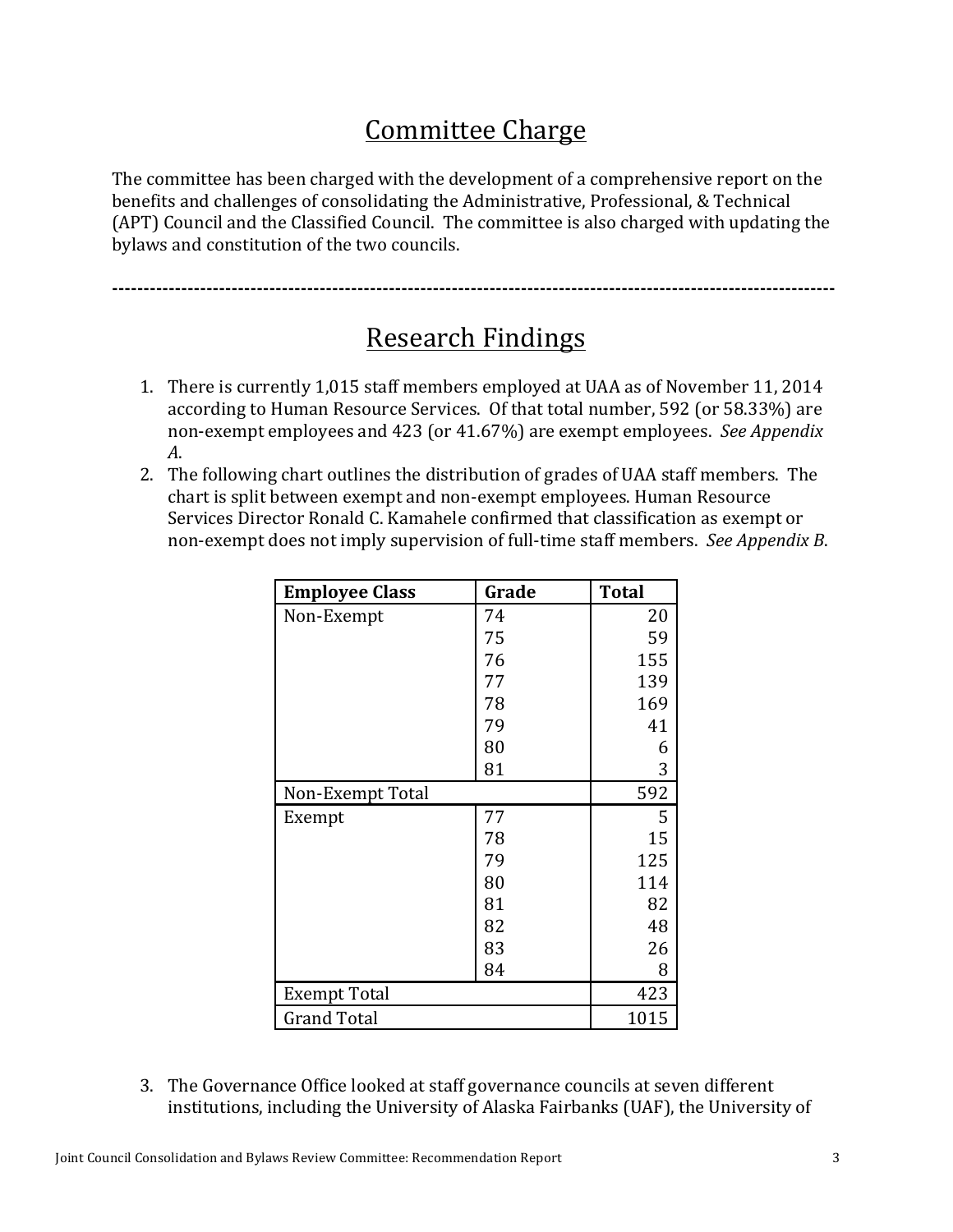Alaska Southeast, the University of Colorado Boulder, Eastern Oregon University, American University-Washington, D.C., Seattle Pacific University, and Idaho State University. Council sizes ranged from 6 members to 40 members depending on the institution. The average council size is 21 members and the median council size is 19 of benchmarked institutions. Data was not collected for the number of staff at each institution. See Appendix C.

- 4. Below are the committee's findings on systems of representation.
	- a. **Distributed Representation**. Using data from the University of Alaska Fairbanks, representation based on department, division, unit, or area seems problematic. 15 seats out of 40 on staff council at UAF are currently unfilled. It is also difficult and complicated to decide how to distribute seats and to whom. The consensus of the committee it is not a good practice to deny someone involvement in governance simply because of where they work, especially if there are unfilled seats.
	- b. **At-Large Representation**. This system would be the least restrictive and would be more likely to ensure that willing participants fills council seats. The committee believes a consolidated council could help unite staff at UAA, but does recognize that the University and the UA System do distinguish between the two at times. For example, personal leave was distributed differently to exempt and non-exempt employees in FY15. The committee also believes it is possible that exempt and non-exempt employees may view and experience the University differently so having a balanced number of both would be beneficial. In an analysis of meeting minutes and agendas for the APT and Classified Councils last year, it was discovered that agenda topics were overwhelmingly identical, but the questions asked and comments made were different depending on the council.
	- c. **Classification Representation**. This system is a middle ground between distributed representation and at-large representation. This system would distribute representation on the consolidated council by employee classification.
- 5. An analysis of the constitutions and bylaws of both the APT Council and the Classified Council yielded no information on the process for adopting a new constitution and/or bylaws. The governing documents also did not have provisions against or a process outlined for dissolving the council or consolidating. Both councils require a 2/3 majority vote for amendments and state amendments to the constitution must sit for at least thirty calendar days before being voted on. Amendments to the constitution must also be sent to the Chancellor. A review of Robert's Rules of Order also yielded no clear guidelines on consolidation or the adoption of a new constitution and/or bylaws.
- 6. There are six current APT Council members whose terms are set for  $2014 2016$ . There are eleven current Classified Council members whose terms are set for 2014 – 2016. One of the Classified Council members is from a community campus.

**-------------------------------------------------------------------------------------------------------------------**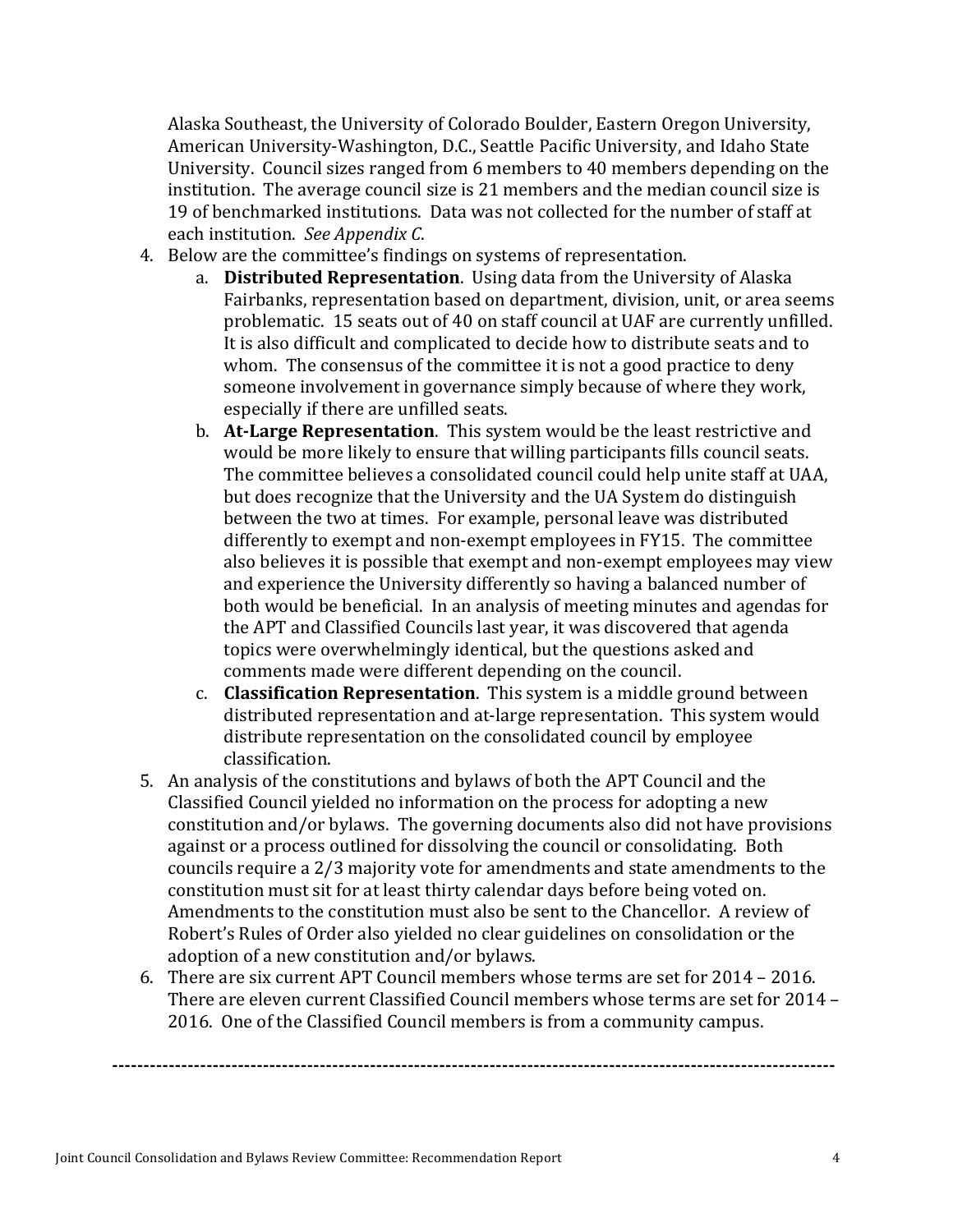### Recommendations

- 1. Based on the research findings, as well as the challenges and benefits reported by the committee (*see Appendix D*), the committee recommends that the councils consolidate.
- 2. The committee recommends that the consolidated council be named "Staff Council".
- 3. The committee recommends that the committee consists of 21 members based on the following criteria:
	- a. 10 representatives classified as non-exempt
	- b. 7 representatives classified as exempt
	- c. 1 representative from Prince William Sound Community College<sup>\*</sup>
	- d. 1 representative from Kodiak College\*
	- e. 1 representative from Kenai Peninsula College\*
	- f. 1 representative from Matanuska-Susitna College\*

21 members would be in line with the average council size of benchmarked institutions. The committee also believes this is a representative size while still being manageable. The distribution also represents the fact that there are approximately 170 more non-exempt staff members at UAA than exempt employees. The committee also believes it is important to maintain the voice of the community campuses on the council.

- 4. The committee recommends the adoption of a new Staff Council Constitution. See *Appendix E.*
- 5. The committee recommends the adoption of a new Staff Council Bylaws. See *Appendix F*.
- 6. There are currently six APT Council members and eleven Classified Council members whose terms are set to expire in 2016. The committee recommends taking volunteers or drawing lots among that group to extend half of their terms one year in order to maintain balance. This would ensure that half of the membership had terms that expired each year. Vacant seats would then be filled for the open spots in 2015.

\*Representatives from the community campuses would not be restricted by classification. They could be either exempt or non-exempt.

**-------------------------------------------------------------------------------------------------------------------**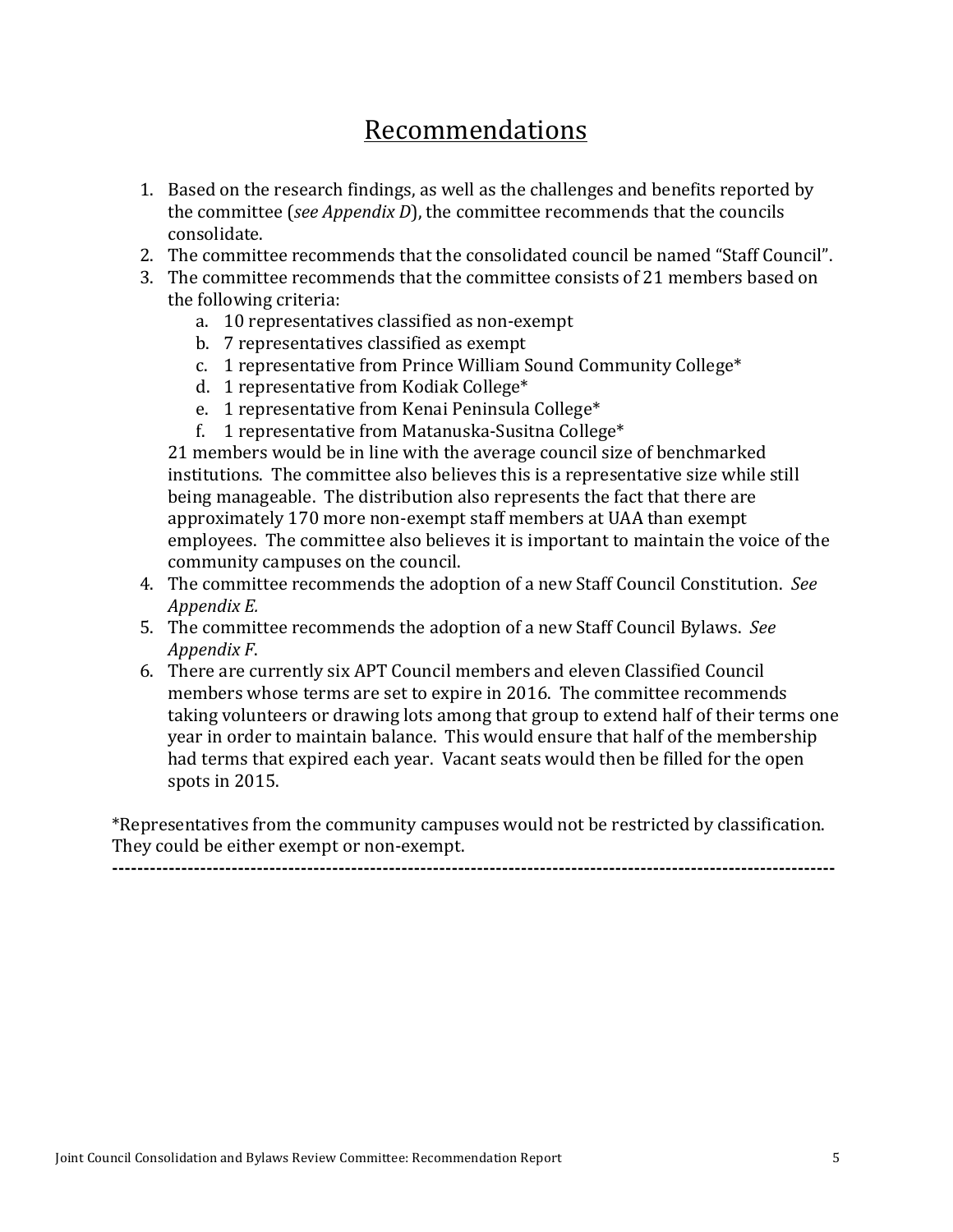### Process & Timeline

- **1.** Given the lack of guidelines in the governing documents and Robert's Rules of Order, the committee recommends that the councils vote separately on the Motion to Consolidate (*see Appendix G*). The motion will be treated as an amendment, which means it will require a  $2/3$  majority vote to pass. The committee's report will be presented as information only on **December 4, 2014.** The committee will take feedback and suggestions from current council members until **January 21, 2015.**
- 2. The motion will then be presented for a first reading on **February 5, 2015** at the joint meeting. The councils will then discuss the motion at their **March 5, 2015 meetings**. The Governance Office will then call for an email vote **by March 12**, **2015**. If both councils vote to approve the Motion to Consolidate, including the Constitution and Bylaws, by a  $2/3$  majority, the motion will be considered to have passed.
- 3. Upon approval, the Motion to Consolidate will be sent to the Chancellor.
- 4. Robert's Rules of Order state that approved amendments are immediately incorporated in the governing documents. The motions will therefore be written to go into effect immediately following the last council meeting of FY15.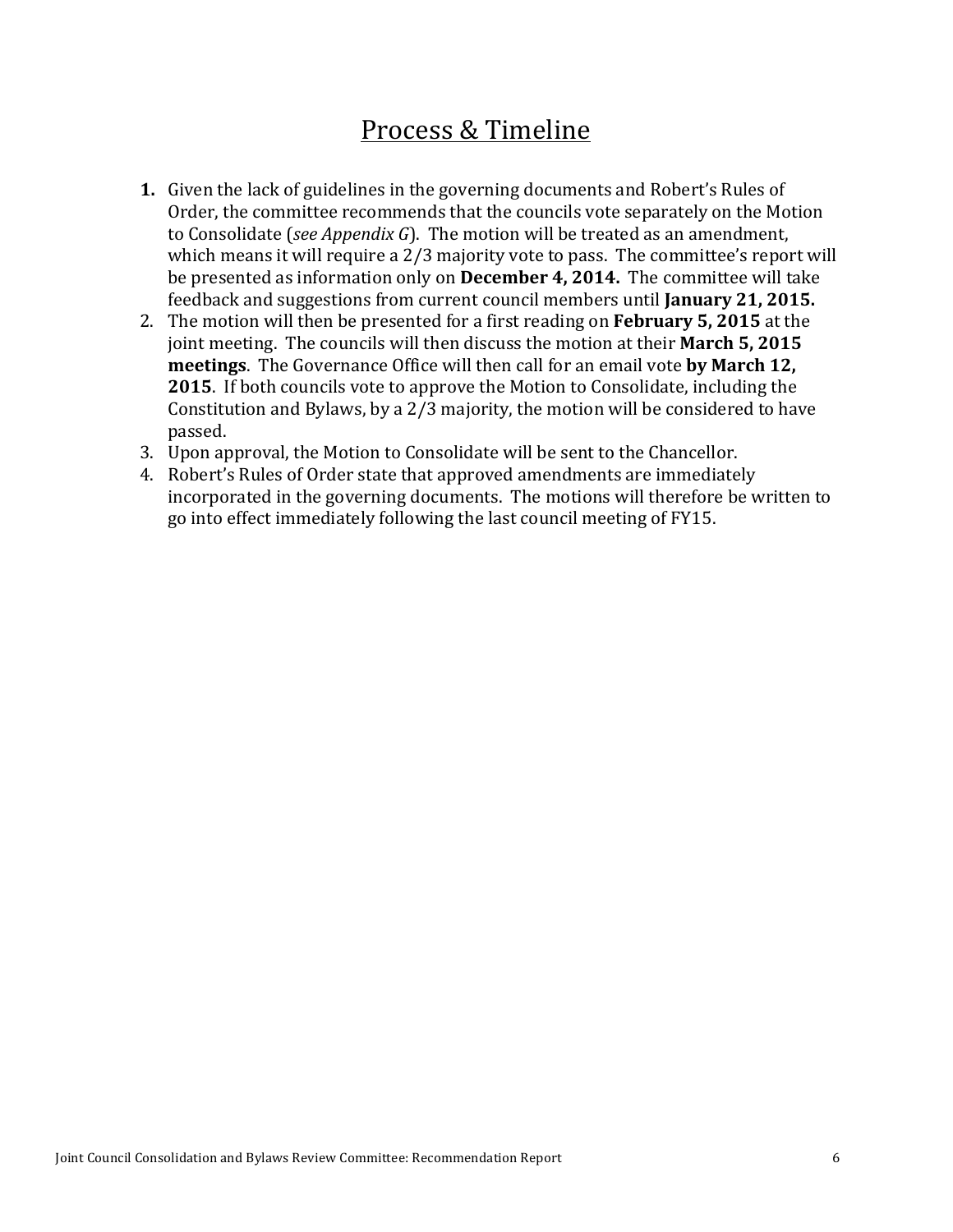## Appendix A: Human Resource Services Data

| Count of EMPLOYEE ID  |       |
|-----------------------|-------|
| <b>Employee Class</b> | Total |
| Non-Exempt            | 592   |
| Exempt                |       |
| <b>Grand Total</b>    | 1015  |

| Count of EMPLOYEE_ID                          | <b>Employee Class</b> |        |                    |
|-----------------------------------------------|-----------------------|--------|--------------------|
| Division                                      | Non-Exempt            | Exempt | <b>Grand Total</b> |
| Chancellor's Office                           | 3                     | 6      | 9                  |
| College of Arts & Science                     | 47                    | 36     | 83                 |
| College of Business &<br><b>Public Policy</b> | 29                    | 38     | 67                 |
| <b>College of Education</b>                   | 6                     | 8      | 14                 |
| <b>College of Health</b>                      | 64                    | 57     | 121                |
| Community & Technical                         |                       |        |                    |
| College                                       | 42                    | 22     | 64                 |
| Consortium Library                            | 23                    | 3      | 26                 |
|                                               |                       |        |                    |
| Kenai Peninsula College                       | 47                    | 14     | 61                 |
| Kodiak College                                | 19                    | 5      | 24                 |
| Mat-Su College                                | 30                    | 6      | 36                 |
| Office of Academic Affairs                    | 18                    | 29     | 47                 |
| Prince William Sound                          |                       |        |                    |
| <b>Community College</b>                      | 14                    | 11     | 25                 |
| <b>School of Engineering</b>                  | 9                     | 6      | 15                 |
| <b>Student Affairs</b>                        | 84                    | 60     | 144                |
| <b>University Advancement</b>                 | 13                    | 12     | 25                 |
| <b>VC Administrative Services</b>             | 144                   | 110    | 254                |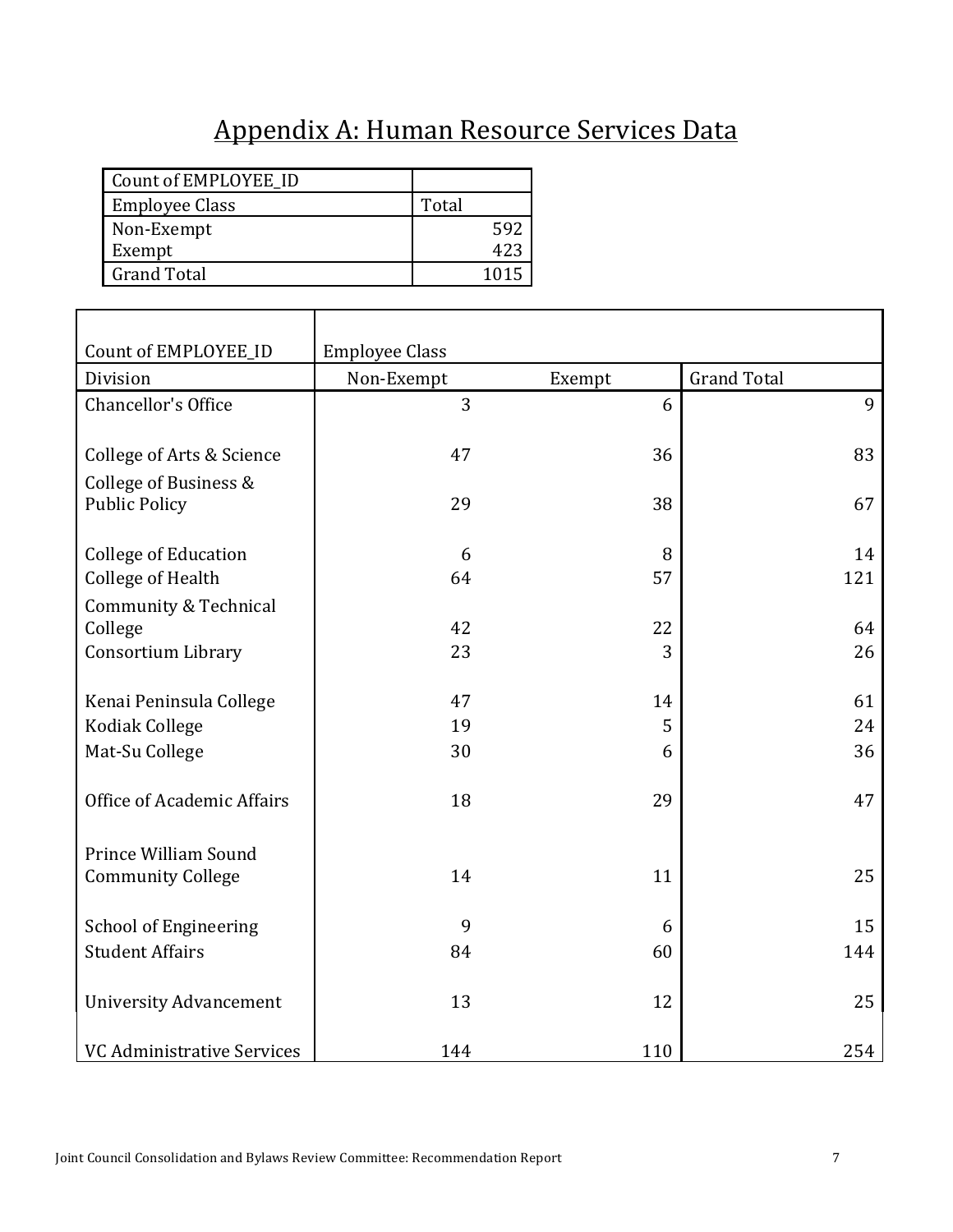### Appendix B: Email from the Director of Human Resource Services

| $\bullet$ $\bullet$ $\bullet$<br>RE: Joint Council Consolidation Questions - Temporary Items<br>$M \otimes \mathbb{Z}$ |                     |  |  |  |
|------------------------------------------------------------------------------------------------------------------------|---------------------|--|--|--|
| Message                                                                                                                | $\hat{\phantom{a}}$ |  |  |  |
| R<br>B Ru…▼<br>UBY<br><<br>Junk -<br>Reply All Forward<br>Move<br>Delete<br>Reply<br>Categorize Follow Up<br>Unread    |                     |  |  |  |
| <b>CDO RE: Joint Council Consolidation Questions</b>                                                                   |                     |  |  |  |
| Ronald C Kamahele                                                                                                      |                     |  |  |  |
| Sent: Monday, November 3, 2014 at 12:25 PM                                                                             |                     |  |  |  |
| To: UAA Governance                                                                                                     |                     |  |  |  |
| Cc: Kimberly A Swiantek                                                                                                |                     |  |  |  |

#### Hi Harley,

I'm happy to pull the numbers of the exempt & non-exempt staff, but would you also want to see a breakdown by campus?

Regarding the quest on supervision; supervision is only one of several factors in making a determination as to whether a position is exempt or not; it is by no means a deciding factor. There are non-exempt positions which have supervisory responsibilities. Just as there are exempt positions which supervise other exempt positions. So, the possibility already exists that a supervisor and supervisee could be on one or the other council at the same time. If it hasn't been a problem so far, I wouldn't think it would be a problem if the councils combine.

Ron

From: UAA Governance Sent: Monday, November 03, 2014 11:58 AM To: Ronald C Kamahele Cc: Kimberly A Swiantek **Subject: Joint Council Consolidation Questions** 

Good Morning Ron,

I am working with the Joint APT/Classified Council Consolidation and Bylaw Review Committee to research the possibility of merging the councils into one united Staff Council. Currently, UAA is the only university operating with a split-staff council, so consolidation would bring us in line with all other universities in the UA system.

The committee members had a few questions that at your convenience, it would be great to have your insight on:

- 1. How many staff members are currently employed at UAA?
- 2. Of these staff members, how many are exempt and non-exempt?
- 3. Of the exempt and non-exempt, what is the perception that exempt staff are supervisors and non-exempt are not? Concerns raised regarding supervisors and supervisees serving at the same time should consolidation move forward
- 4. On these councils, is there significance in the distribution of pay grades?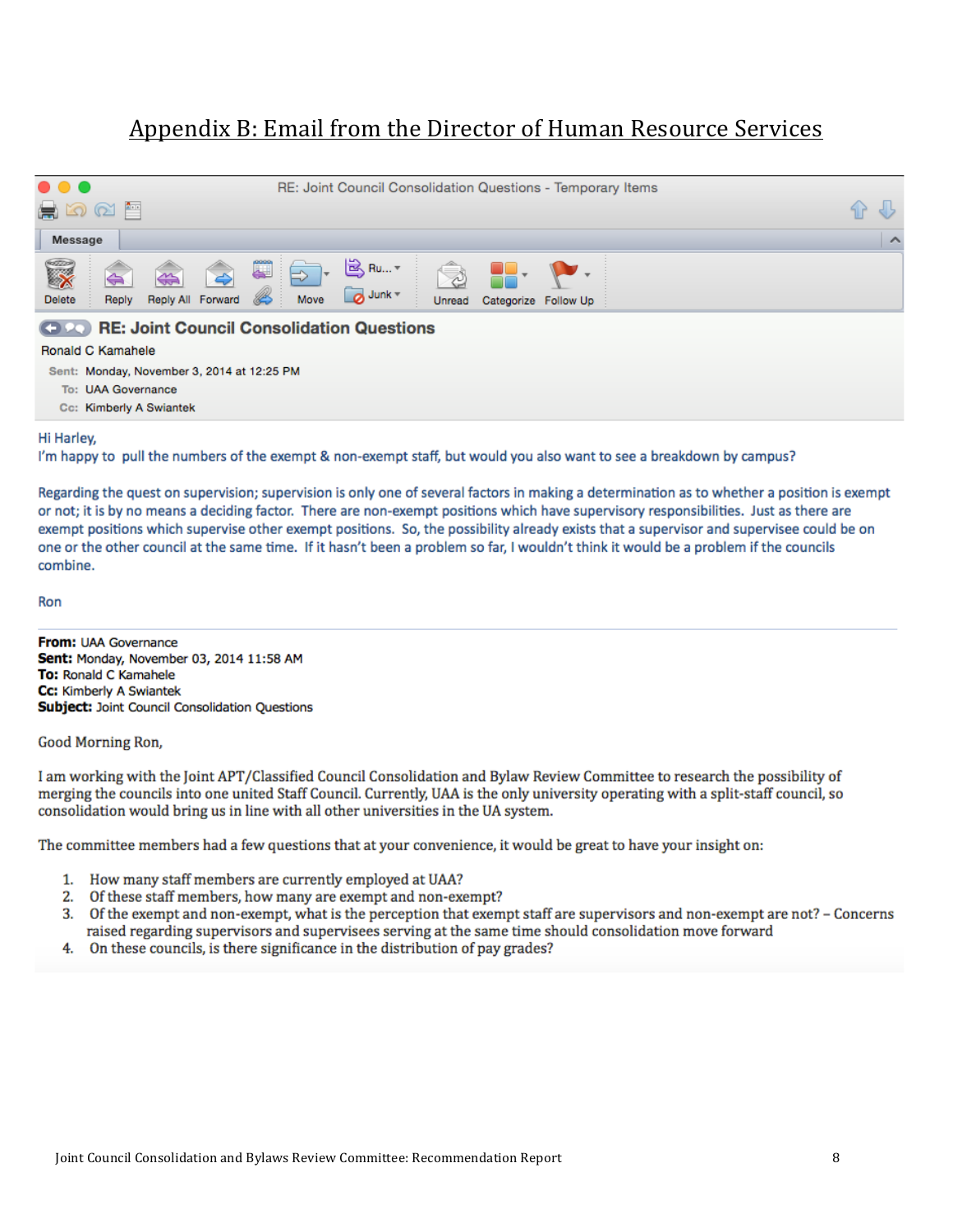## Appendix C: Benchmarking Data

#### **Joint Council Consolidation and Bylaw Review Committee Research**

- 1. Look to see how UAF/UAS and other universities model their staff councils in relation to exempt/non-exempt representation and number of members
	- A. UAF Staff Council: potentially 40 representatives, currently 25 positions **are filled**

http://www.uaf.edu/uafgov/staff-council/ Each "unit" has one vote per 50 staff members within the unit.

Authorized by the Board of Regents Policy 03.01.01 to represent both APT and Classified staff of the University of Alaska Fairbanks in its entirety, the organization formed by this Constitution enhances the staff's ability to serve the university and the public, provides a communication network between staff and the rest of the University community, and offers the considered views of staff necessary for decision making and problem solving on issues of common importance to achieving the mission of the University.

#### B. **UAS Staff Council Association : 6 representatives**

http://www.uas.alaska.edu/staffcouncil/index.html

The Association will provide an important communication link between the University of Alaska Southeast (UAS) non-represented staff, the UAS Administration, the Chancellor, and specific UA assemblies, Staff Alliance and/or committees, per BOR 03.01.01.

The UAS Staff Council Association is the communications link between UAS nonrepresented staff, the University administration, the Chancellor and the specific University assemblies, councils and/or committees. The association is represented by an elected body of officials comprised of non-represented staff members from the Juneau, Ketchikan and Sitka campuses.

The membership of the association includes all non-represented staff including half-time employees currently employed with the exception of work study students. Those employed on a temporary basis for thirty (30) days or less are not eligible for membership in the Association. All eligible members of the association are eligible to seek a Staff Council elected position and vote in Staff Council elections.

C. **University of Colorado Boulder: 36 members, including 8 At-large** http://www.cu.edu/ucsc

The University of Colorado Staff Council (UCSC) serves as the university-wide representative body for communicating matters of interest to classified staff and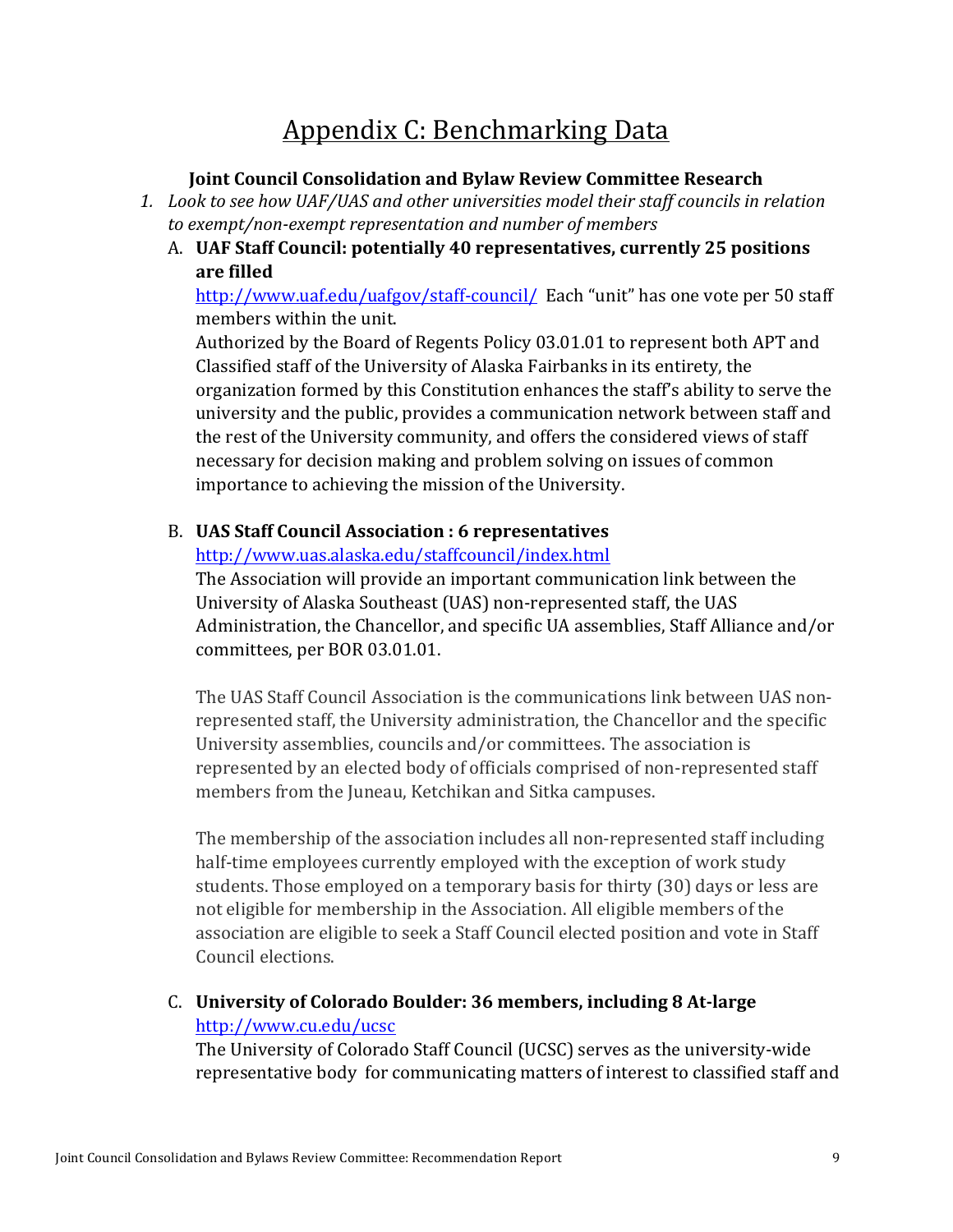university employees to CU administration and the CU Board of Regents. UCSC comprises representatives from the staff councils on each of the four campuses:

- Boulder
- Colorado Springs (Professional Exempt Staff Association / UCCS Staff Council)
- Denver|Anschutz Medical Campus (Exempt Professional Assembly / Staff Council)
- System Administration

#### D. **Eastern Oregon University Council: 13 members https://www.eou.edu/council/**

The University Council shall consist of thirteen  $(13)$  voting members and one  $(1)$ non-voting member, including three (3) EOU students, three (3) administrative faculty, three  $(3)$  classified staff, one  $(1)$  member of the administration and three (3) academic faculty, one from each college. In addition, one member of the Faculty Senate shall serve as a non-voting member to ensure communication and cooperation between the Faculty Senate and University Council.

#### E. **American University – Washington, D.C.: 20 members**

http://www.american.edu/staffcouncil/Members.cfm

Staff Council's mission is to serve the interests and needs of the American University staff pertaining to their daily activities and work conditions as they strive to support the university's goal of quality education. Toward this effort, the Staff Council promotes understanding and cooperation by facilitating communication among campus constituencies, and by serving as an advocate for staff issues which affect them. In our efforts to enhance the quality of the American University work environment, Staff Council provides leadership and support to work together with all members of the university to enrich community spirit.

#### F. Seattle Pacific University: 12 members

#### **http://spu.edu/orgs/staff-council/mission.asp**

Staff Council was established in 1993 and was one of numerous efforts Seattle Pacific made at that time to promote unity among, and to lessen disparities between, the two groups of staff - "classified" (today referred to as non-exempt), and "professional" (exempt). Other efforts included utilizing one designation for all staff members, combining all staff into one compensation system, eliminating some of the differences in vacation leave policies, and combining the staff handbooks. Staff Council replaced a board made up solely of "classified" staff and today includes both non-exempt and exempt employees. Throughout the years, the goals of Staff Council have remained the same: to provide a centering place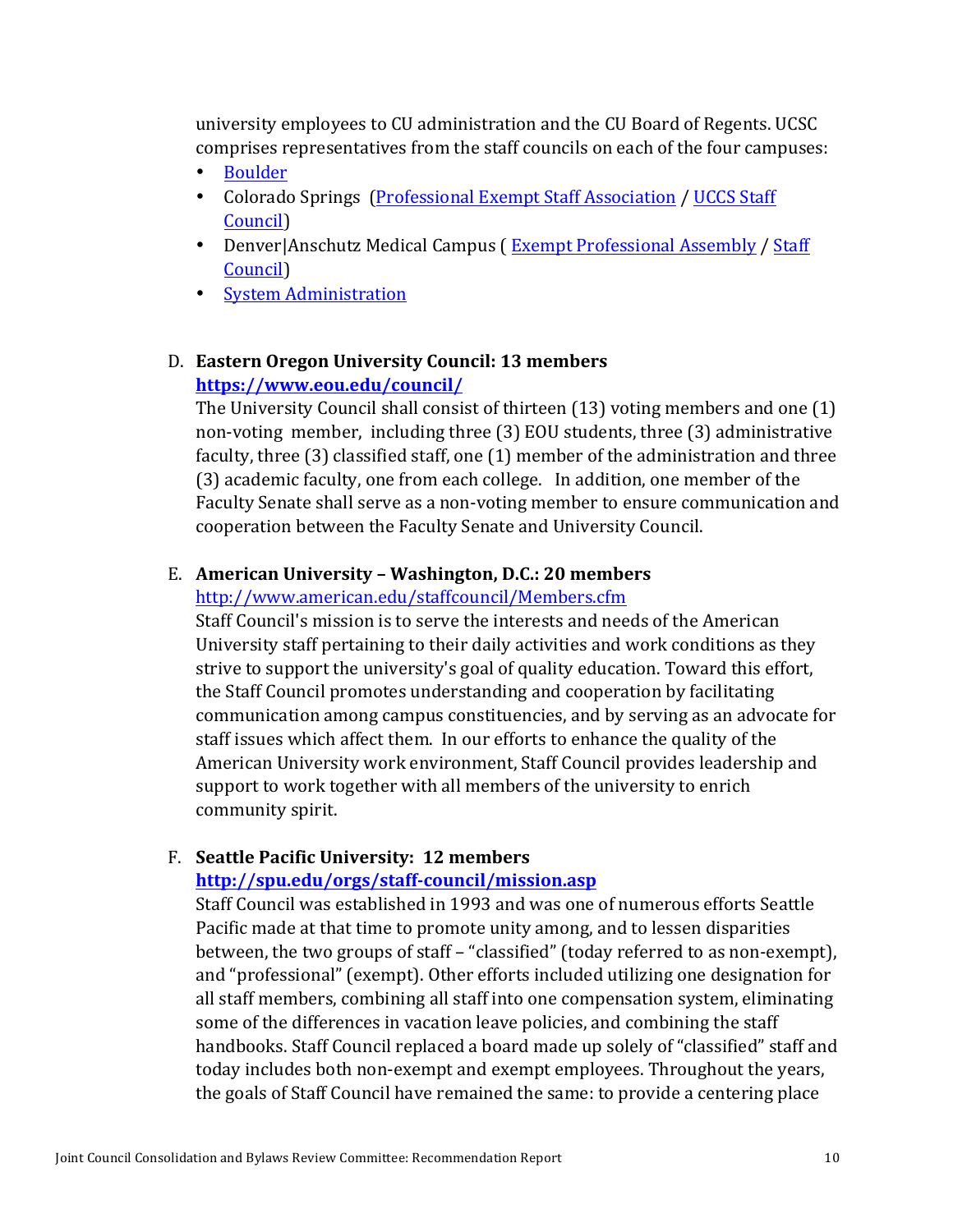for all staff, to create a sense of community across department lines, and to provide a convenient way for the Administration to get advice from staff on a variety of issues.

Staff Council is a representative body through which members of the Seattle Pacific University staff may be informed, give input, receive recognition and grow professionally. The Council serves as a liaison between the staff and administration, and seeks opportunities for open communication with the SPU Community.

#### G. **Idaho State University: Currently 19 members**

http://www.isu.edu/staffcouncil/minutes.shtml

Staff Council is an organization at Idaho State University representing all Classified and Non-classified employees, independent of other organizations. As representatives elected by staff employees, Staff Council represents staff interests at ISU and is the voice for staff when called on. Staff Council remains committed to working together with the administration, faculty and students for the betterment of Idaho State University. The staff Council Executive committee consists of a President, President-Elect and Past-President

- 2. Decide on how many seats a UAA consolidated staff council would encompass
- 3. Highlighted the current terms that end in 2016 (attached) if consolidated, these will not be renewed. If there is a greater number of seats than the consolidated council would have then they should be left until the next election period. As discussed, no *one's term should be cut short.*
- 4. It is logical to have representation by exempt/non-exempt status rather than by *department and college*
- 5. It is easier to fill Classified positions than APT, may need to consider having 5 less APT positions than Classified in relation to overall council seats – will vary pending overall decided consolidated council number
- 6. In advocating for a smaller council size, it is important that 1 seat still be held for the *community campus representatives. Additionally, in the bylaws it may be necessary to* note that no more than 1-2 people may represent from an area. It is also important to *have all representatives serving on a committee*
- *7.* There does not seem to be any direct significance in the distribution of pay grades
- 8. *Ballpark savings the Governance office provides a buyout for the Presidents, with one President, we could offer a larger buyout while still saving significant resources. May*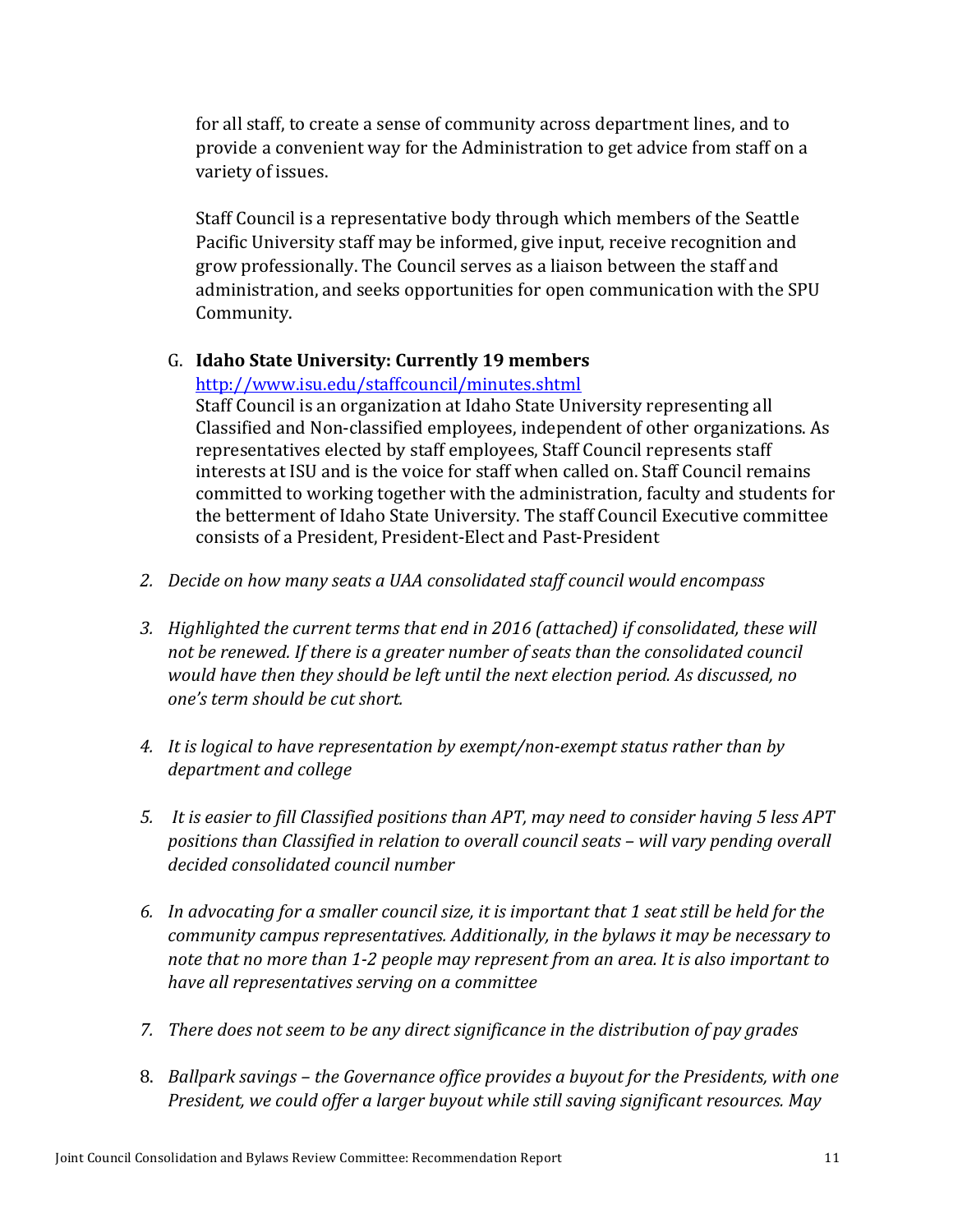*be able to consider ability to maximize buyout and provide a student worker* 

- *9. Procedure:*
	- a. February 5, 2015: Committee to present finding at the February joint council meeting. Potentially vote jointly?
	- b. March 5, 2915: Councils vote individually on the consolidation question will need a motion memo, this can be done individually or jointly. This memo will proceed to Chancellor Case, Vice-Chancellor Spindle and the Provost
	- c. Directly following outcome of the vote, Governance will incorporate this information in the opening for the council elections in March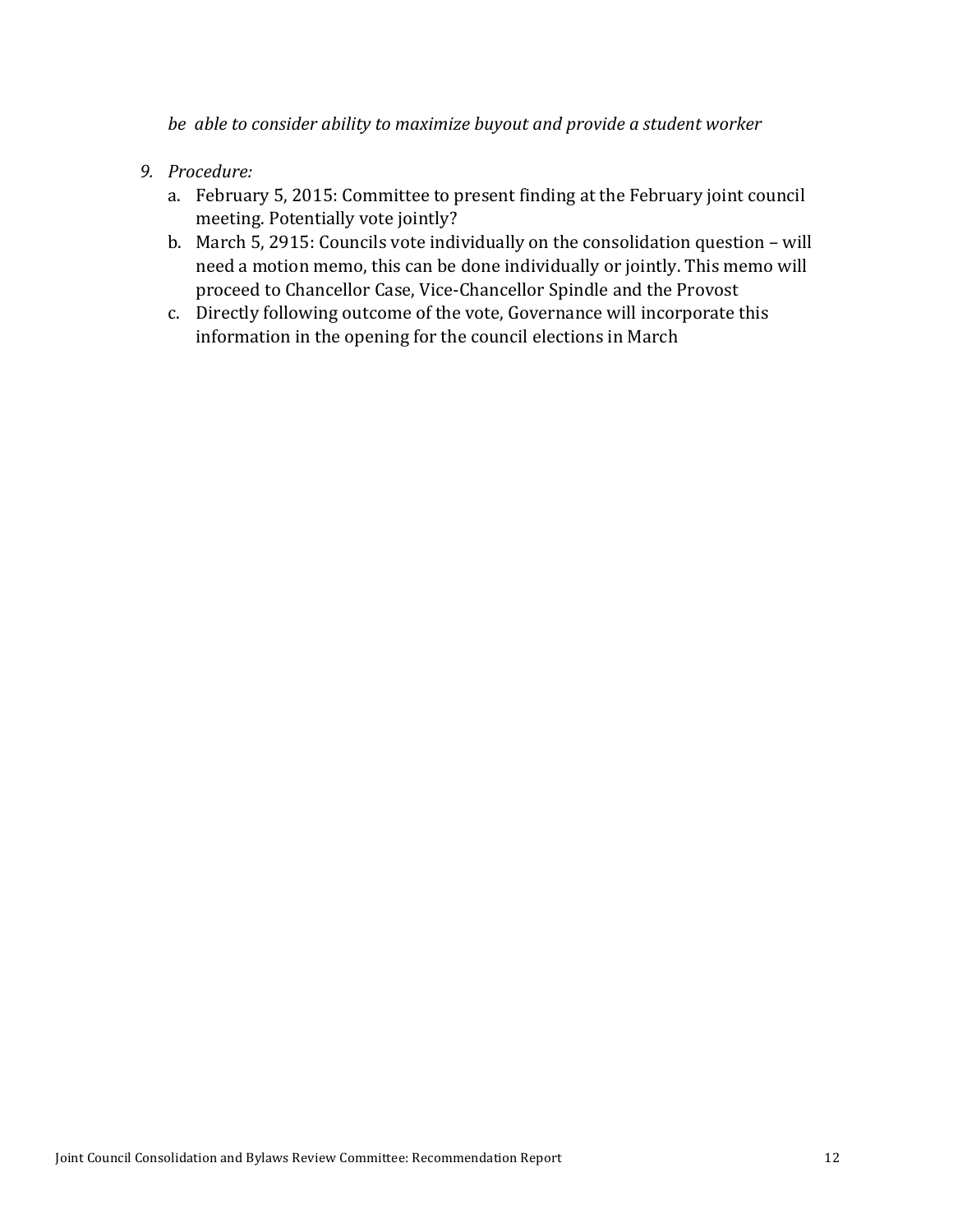## Appendix D: Committee Report  $10/31/2014$

### Joint Council Consolidation and Bylaw Review Committee Report

**Date**: October 31, 2014 **Time**: 1:00 pm **Location** Admin 236

Attendees: Kathleen McCoy, Elizabeth Winfree, Ryan J. Hill, Danielle Dixon, Harley Hedlund

**Charge**: the committee has been charged with the development of a comprehensive report on the benefits and challenges of consolidating the Administrative, Professional, & Technical (APT) Council and the Classified Council. The committee is also charged with updating the bylaws and constitution of the two councils.

**Consolidation Challenges**: the committee discussed the following concerns that have been expressed in regards to consolidation. These will be discussed in the committee's report:

- 1. Concerns have been raised regarding the potential for supervisors and supervisees to serve on the council together should consolidation move forward.
- 2. Concerns have been raised regarding a reduction in staff representation on committees and boards should the councils consolidate.

**Consolidation Benefits**: the committee discussed the following benefits that have been identified in regards to consolidation. These will be discussed in the committee's report:

- 1. Consolidation could lead to increased efficiency amongst staff governance given that APT and Classified Councils discuss nearly identical agenda items throughout the year.
- 2. Consolidation was identified as a cost-saving opportunity for the Governance Office in their prioritization report since efforts would not have to be duplicated amongst staff in that office between the two councils.
	- a. Consolidation could free up time for Governance Office staff members to devote to other projects, such as an aggressive social media campaign.
- 3. Consolidation could also be a time and cost-saving measure for individual council members if the consolidated council were smaller than 39 representatives. Staff Governance would be less of a drain on staff time and effort, especially given that Governance is voluntary at UAA for staff.
- 4. Consolidation would bring UAA in line with all other universities within the UA system. UAA is currently the only university operating with a split staff council.
- 5. Consolidation could help mend perceived divisions between exempt and nonexempt staff members. The consolidation could help unite staff more at UAA.
- 6. Consolidation has the potential to strengthen the voice of staff members since the consolidated council would offer a united voice to all staff members at UAA.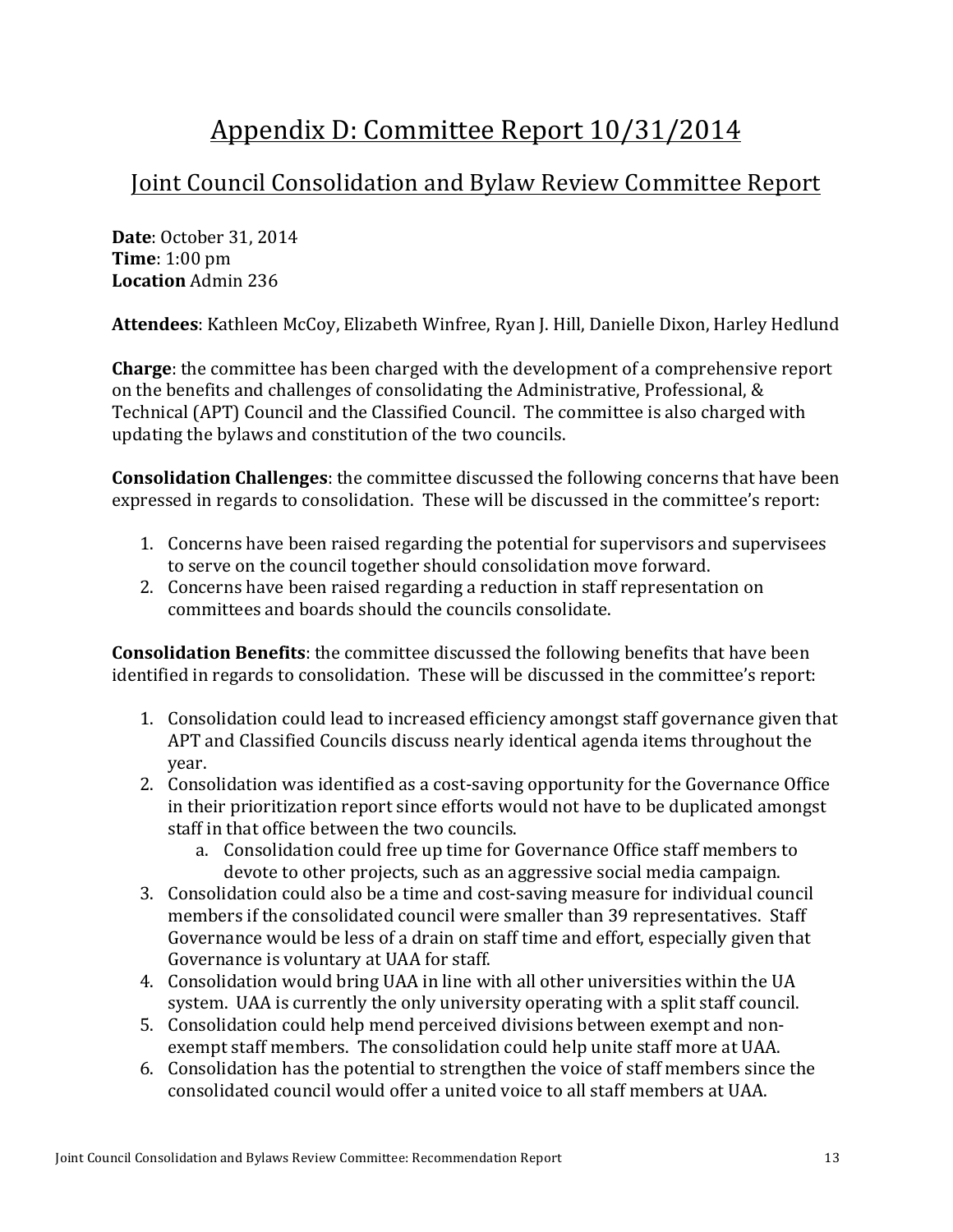7. It has been historically difficult to fill all the seats on each council, especially the seats held for the community campuses. Attendance has also historically been a challenge at council meetings. A consolidated council may ensure that the seats are filled by a dedicated, smaller group of staff.

**Research**: the following are questions that the committee will be discussing over the next few months in order to provide the councils with all the information they will need to make a decision regarding consolidation:

- 1. How many staff members are currently employed at UAA? Of those staff members, how many are exempt and how many are non-exempt?
- 2. The committee will work with Human Resources to understand the distribution of grades amongst exempt and non-exempt employees.
- 3. The committee will be discussing an appropriate number of seats should the councils decide to consolidate.
- 4. The committee will be discussing necessary bylaw and constitutional changes should the councils choose to consolidate. The committee will submit suggested bylaw changes as part of their report. Regardless of the decision to consolidate, the committee will submit other suggested updates to the governing documents.
- 5. The committee will research an appropriate system for representation should the councils choose to consolidate. Options include representation based on college/department/division, representation strictly at-large, or representation based on classification as either exempt or non-exempt. The committee is open to any other suggestions in this area.
- 6. The committee will research the process for approving a council consolidation.
	- a. The committee will present a plan to fill open seats on the new council should consolidation move forward. Implementation would likely last two years as member terms phased out.

**Timeline**: the following is a suggested timeline for the committee:

*October* – *February*: the committee will meet and develop a report for the councils to review.

*February* 5, 2014: the committee will present its findings at the February joint council meeting. The councils will discuss the report at this meeting.

*March* 5, 2014: the individual councils will vote on the consolidation question.

*March* – *May*: consolidation implementation should the vote pass.

#### **Next Meeting**:

Tuesday, November 18, 2014 4:00 pm Admin 201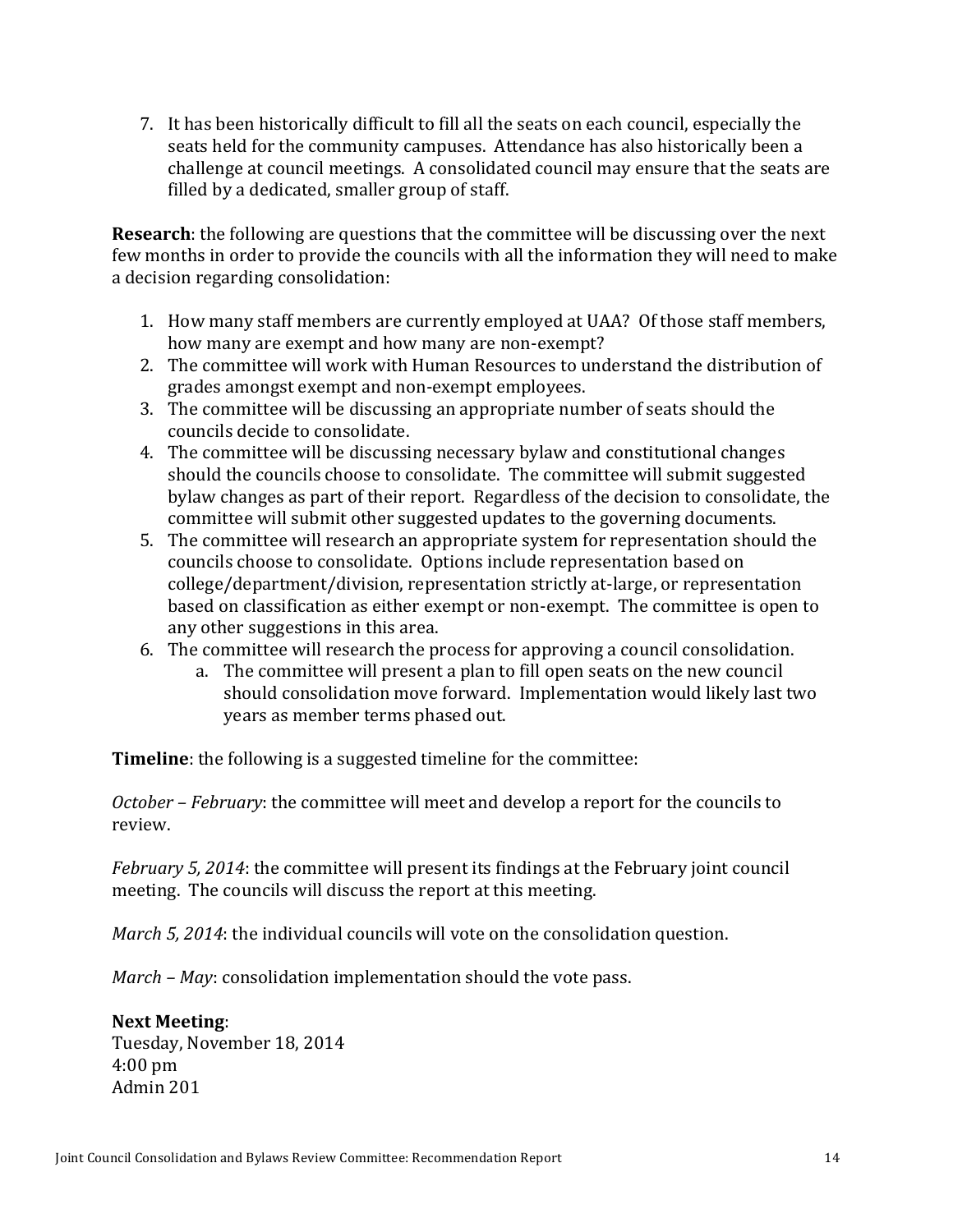### Appendix E: Proposed Staff Council Constitution

### **CONSTITUTION OF THE STAFF COUNCIL UNIVERSITY OF ALASKA ANCHORAGE**

#### **ARTICLE I: NAME**

The name of this organization shall be known as the Staff Council and will hereinafter be referred to as the Council.

#### **ARTICLE II: PURPOSE**

The Council represents all administrative, classified, professional, and technical employees of the University of Alaska Anchorage, exclusive of the Chancellor. The purpose of the Council is to provide a forum through which common concerns and opinions regarding University matters may be voiced. The Council offers representative participation towards the solution of problems, formulation and/or revision of policies affecting these employees, their salaries and benefits, working conditions, general services, and services performed, to the extent that these matters are not covered by collective bargaining agreements. The Council will act as a resource, support, and advocate for administrative, classified, professional, and technical employees. The Council serves as an advisory body to the Chancellor in matters concerning administrative, classified, professional, and technical employees.

#### **ARTICLE III: MEMBERSHIP**

- **Section 1.** All administrative, classified, professional, and technical employees of the University of Alaska Anchorage, including the community campuses, shall be considered non-voting members of the Staff Council and shall hereafter be referred to as the general membership.
- **Section 2.** The Council shall consist of twenty-one (21) voting members.
- **Section 3.** Elections of Council members shall be held each April from the general membership.
- **Section 4.** Any voting member of the Council may be recalled according to the provisions of the Bylaws of the Council.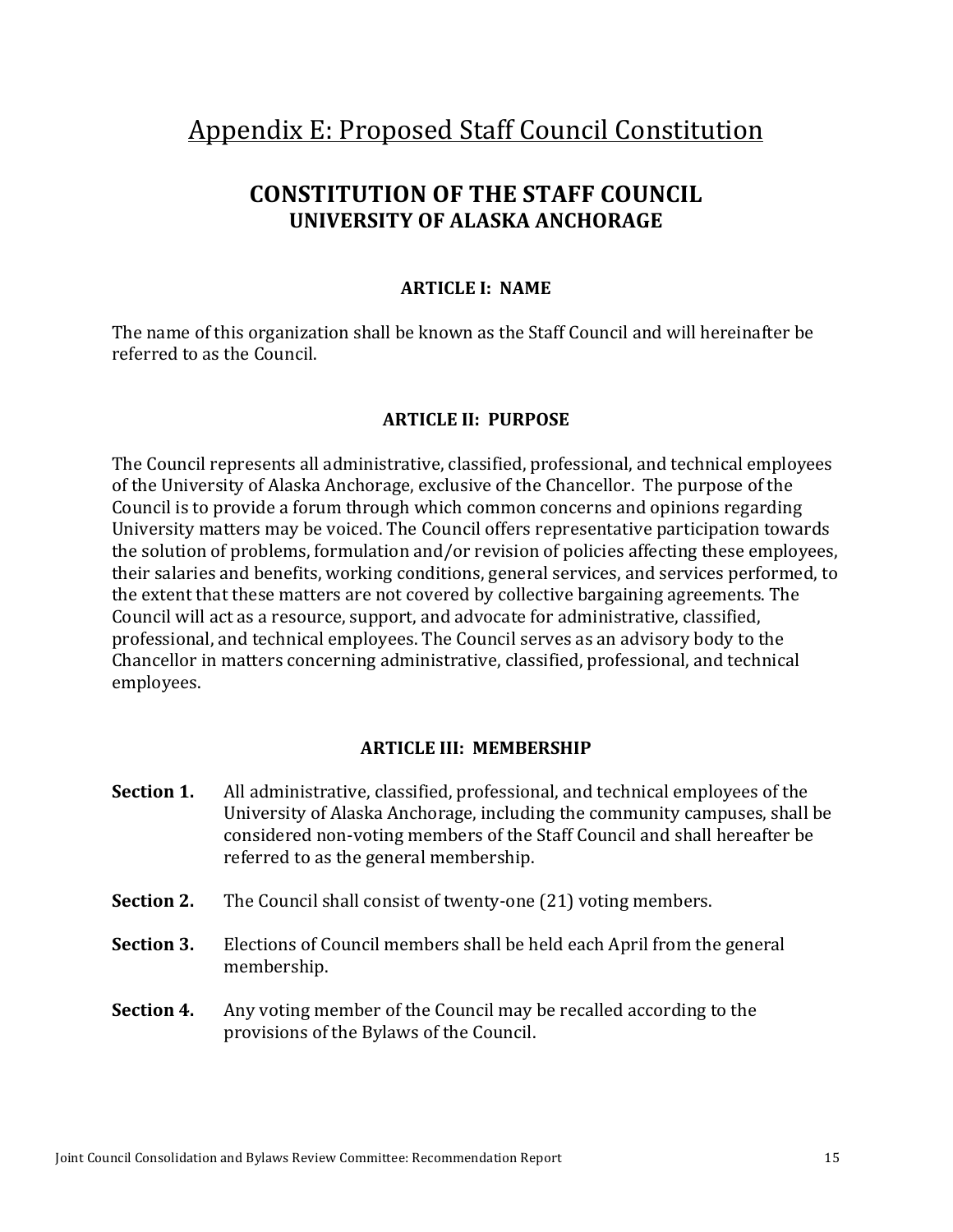**Section 5.** The executive powers of the Staff Council shall be vested in the voting members of the Council, and shall be headed by Council Co-Presidents or Acting President.

#### **ARTICLE IV: OFFICERS**

- **Section 1.** Officers of the Council shall be two (2) Co-Presidents and two (2) Co-Vice Presidents. One (1) Co-President and one (1) Co-Vice President shall be exempt and the other non-exempt representatives.
- **Section 2.** Election of officers shall be held in May of each year.
- **Section 3.** Officers shall be elected from the Council voting membership.
- **Section 4.** The officers shall take office at the last regularly scheduled meeting of the academic year.
- **Section 5.** The Staff Council Co-Presidents shall have the power to break all tie votes, and resolve all questions of procedure not specified in the governing documents or Robert's Rules of Order. The Staff Council Co-Presidents shall have the power to interpret the governing documents of Staff Council.

#### **ARTICLE V: MEETINGS**

- **Section 1.** Meetings of the Council shall be held monthly during the academic year (not including the summer months), or more often if needed.
- **Section 2.** Meetings of the general membership may be called annually.
- **Section 3.** All meetings are open to the general membership.

#### **ARTICLE VI: QUORUM**

A quorum for Council meetings shall be at least fifty percent (50%) of the Council members. General business shall be approved by a simple majority vote of the Council members present.

#### **ARTICLE VII: COMMITTEES**

**Section 1.** Standing committees of the Council shall be those specified by the Bylaws of the Council.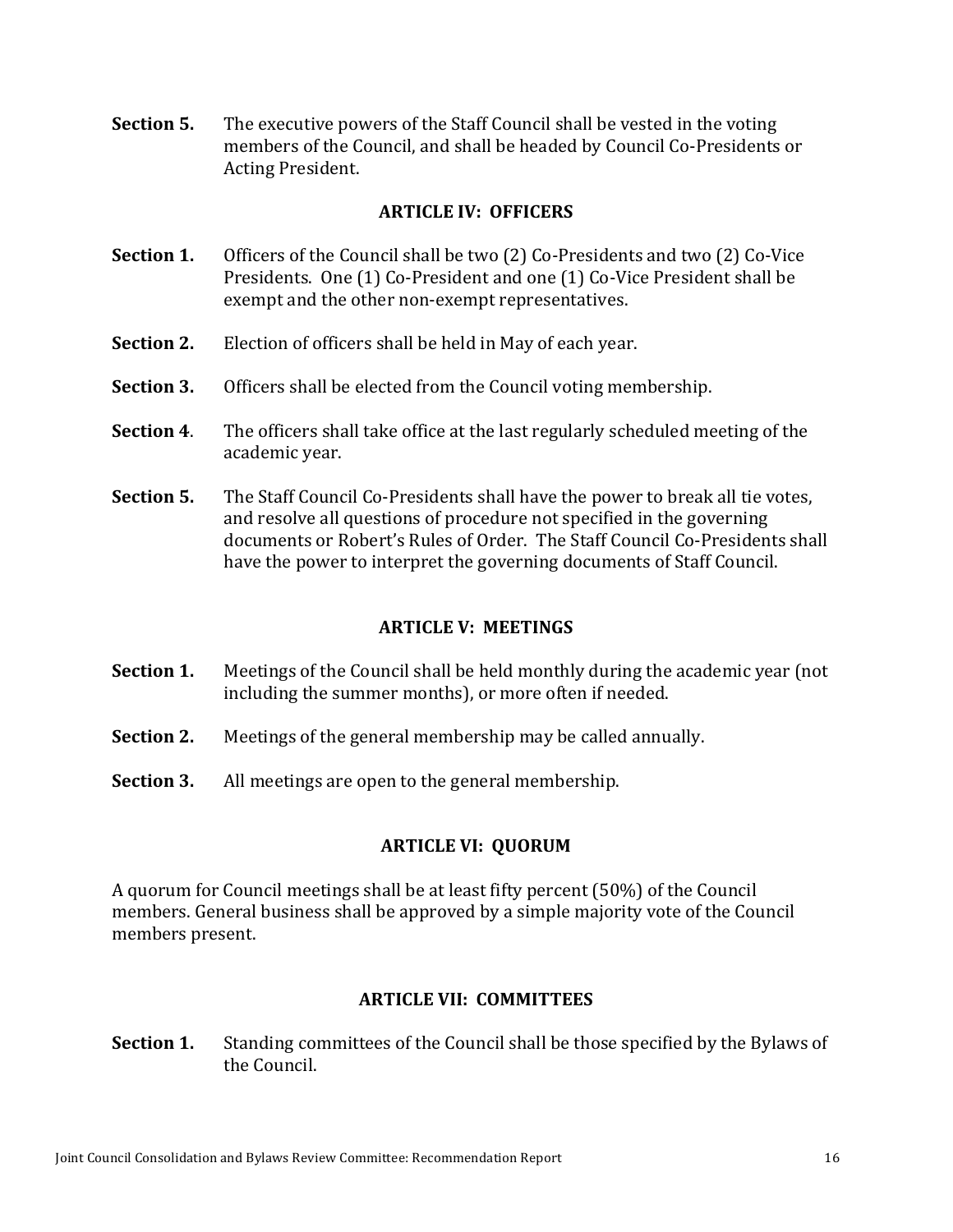- **Section 2.** The Council Co-Presidents shall appoint and conclude once their purpose is accomplished, ad hoc committees and their membership.
- **Section 3.** Standing committee memberships shall be appointed by a majority vote of the Council.
- **Section 4.** All committees shall report to the Council through the Co-Presidents.

#### **ARTICLE VIII: AMENDMENTS**

- **Section 1.** Amendments to the Constitution shall be proposed by voting members of the Council. Copies of the proposed amendment(s) shall be sent to all voting Council members prior to a first reading of the amendment.
- **Section 2.** A first reading and discussion of the proposed amendment(s) shall be held at the first meeting of the Council after distribution of the proposed amendment(s).
- **Section 3.** Approval of amendments to the Constitution requires a two-thirds vote of all ballots returned by the voting membership. The proposed amendment shall be subject to a final vote no sooner than thirty  $(30)$  calendar days and not later than sixty  $(60)$  calendar days after the first reading.
- **Section 4.** All amendments to the Constitution approved by the Council shall be transmitted to the Chancellor. Amendments will become effective upon approval by the Chancellor.

#### **ARTICLE IX: ESTABLISHMENT OF THIS CONSITUTION**

Upon acceptance by a two-thirds majority of the voting representatives in attendance at the time of the submission of this document, the Constitution shall be considered ratified and used to govern all activities of the organization. Any document written before the proposed Constitution shall be superseded with the revised and newly ratified one.

#### **ARTICLE X: PARLIAMENTARY AUTHORITY**

The parliamentary authority of the Staff Council shall be the latest edition of Roberts Rules of Order.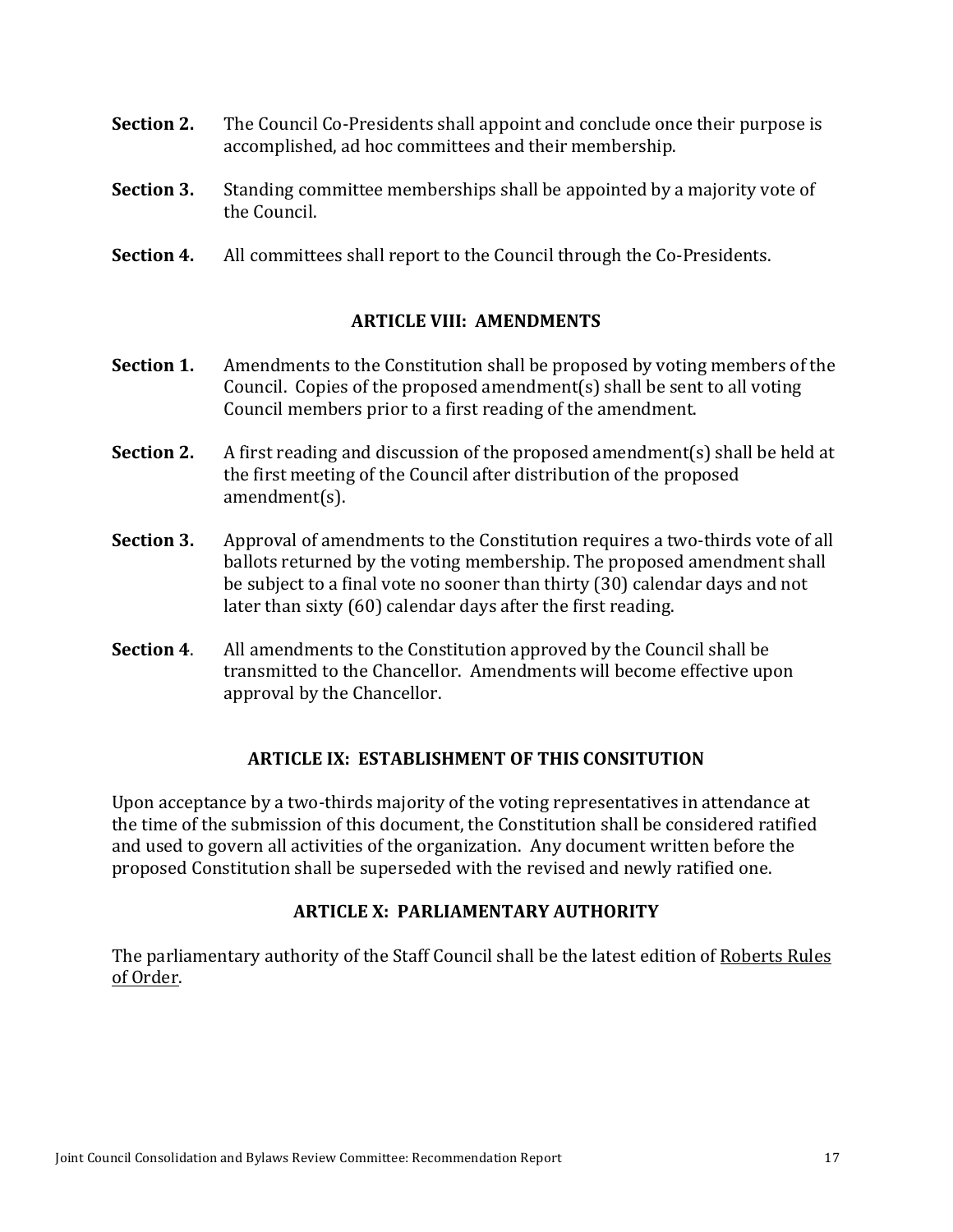### Appendix F: Proposed Staff Council Bylaws

### **BYLAWS OF THE STAFF COUNCIL UNIVERSITY OF ALASKA ANCHORAGE**

#### **ARTICLE I: MEMBERSHIP**

- **Section 1.** The Staff Council shall consist of twenty-one (21) employees elected by the general membership. Of the twenty-one  $(21)$  council members, ten  $(10)$ seats shall be reserved for non-exempt staff members, seven (7) seats shall be reserved for exempt staff members, one (1) seat shall be reserved for each of the extended campuses (Kenai Peninsula College, Kodiak College, Mat-Su College, and Prince William Sound Community College) in the UAA system. Either exempt or non-exempt staff members may fill the seats for the extended campuses.
- **Section 2.** Division of seats between exempt and non-exempt staff members from the main campus will be evaluated every five years to ensure the ratios are consistent with the current workforce.
- **Section 3.** All Council members will hold two year/staggered terms. Terms will be set to keep specified ratios of exempt and non-exempt employees.
- **Section 4.** Any member may resign by filing a written resignation with the Council Co-Presidents.

#### **ARTICLE II: VACANCIES**

- **Section 1.** The Council Co-Presidents may appoint an administrative, classified, professional, or technical employee to fill any Council seat that becomes vacant.
- **Section 2.** An administrative, classified, professional, or technical employee from that campus shall fill seats vacated by a community campus representative, if there is an administrative, classified, professional, or technical employee available and agreeable to the appointment. If no one is found to represent that extended campus, the Council Co-Presidents may then appoint an administrative, classified, professional, or technical employee at large to fill the vacancy for the remainder of the vacated term.
- **Section 3.** In the event that one of the Co-President positions becomes vacant, the Co-Vice President of the same classification as the vacant position shall take over the presidency for the remainder of the academic year.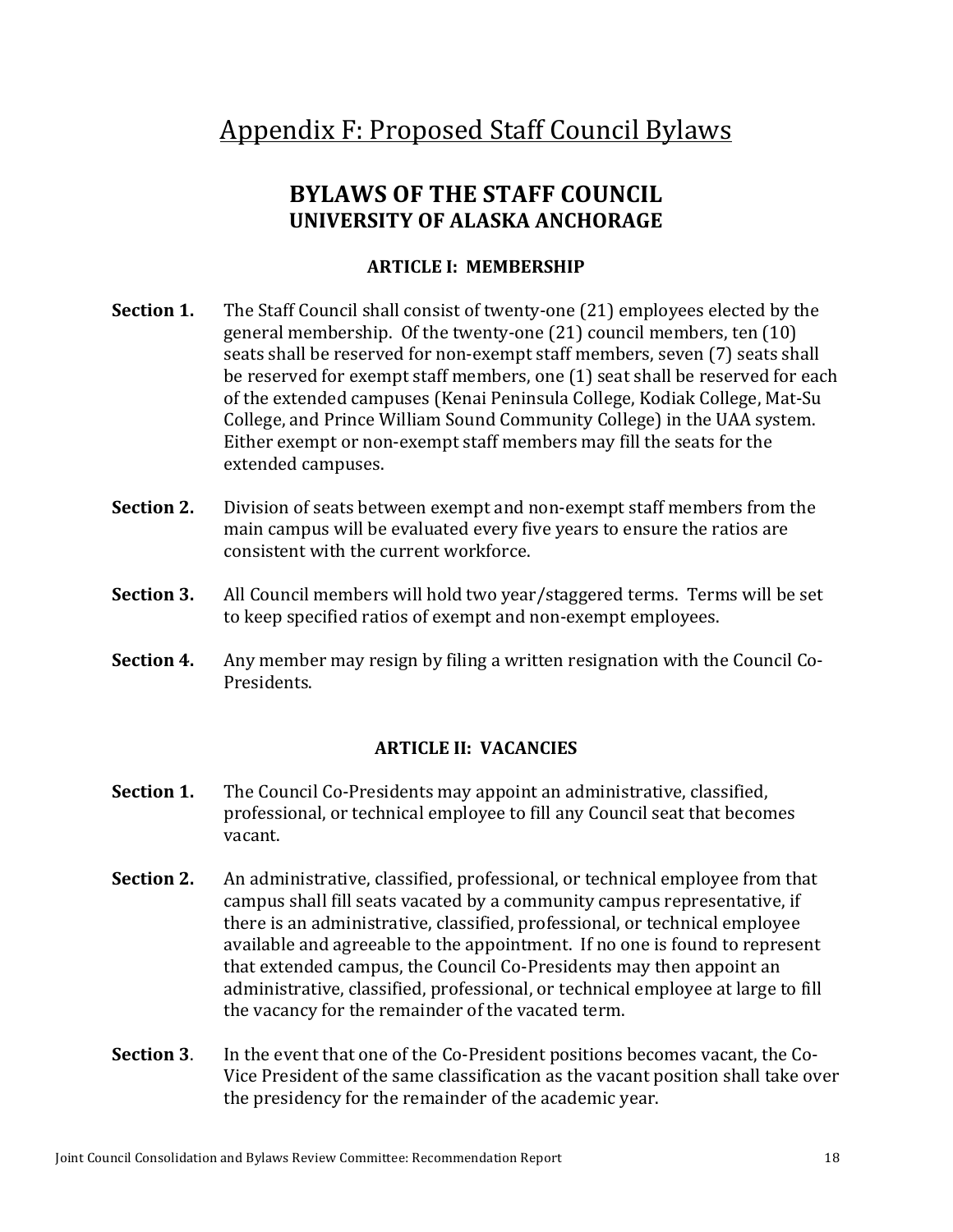**Section 4.** The Council shall approve any new appointment made by the Council Co-Presidents by majority vote.

#### **ARTICLE III: REMOVAL FROM OFFICE**

- **Section 1.** Any member missing three regular Council meetings in an academic year without good cause shall be removed from the Council as determined by Council action.
- **Section 2.** Any member may be recalled by the Council for gross misrepresentation or failure to uphold expectations. After discussion, a  $2/3$  majority of the votes cast by present members of the Council shall cause the recall of that member.
- **Section 3.** Voting members of the Council shall be removed from office if the University no longer employs the member.

#### **ARTICLE IV: OFFICERS**

- **Section 1.** Co-Presidents shall:
	- 1.1 Serve a staggered two-year term.
	- 1.2 **Jointly preside at meetings.**
	- 1.3 Appoint ad hoc committees and their officers, as needed.
	- 1.4 Act jointly as spokespersons for the Council and have powers and authority as delegated by the same.
	- 1.5 Be Staff Council representatives or appoint a voting member to the Staff Alliance.
	- 1.6 Be a Staff Council representative or appoint a voting member to Staff Health Care.
	- 1.7 Collect information for a monthly newsletter to be disseminated by the Governance Office.
- **Section 2.** Co-Vice President shall:
	- 2.1 Serve a one-year term.
	- 2.2 Perform the duties of the Co-President of their respective classification in the event that Co-President is absent.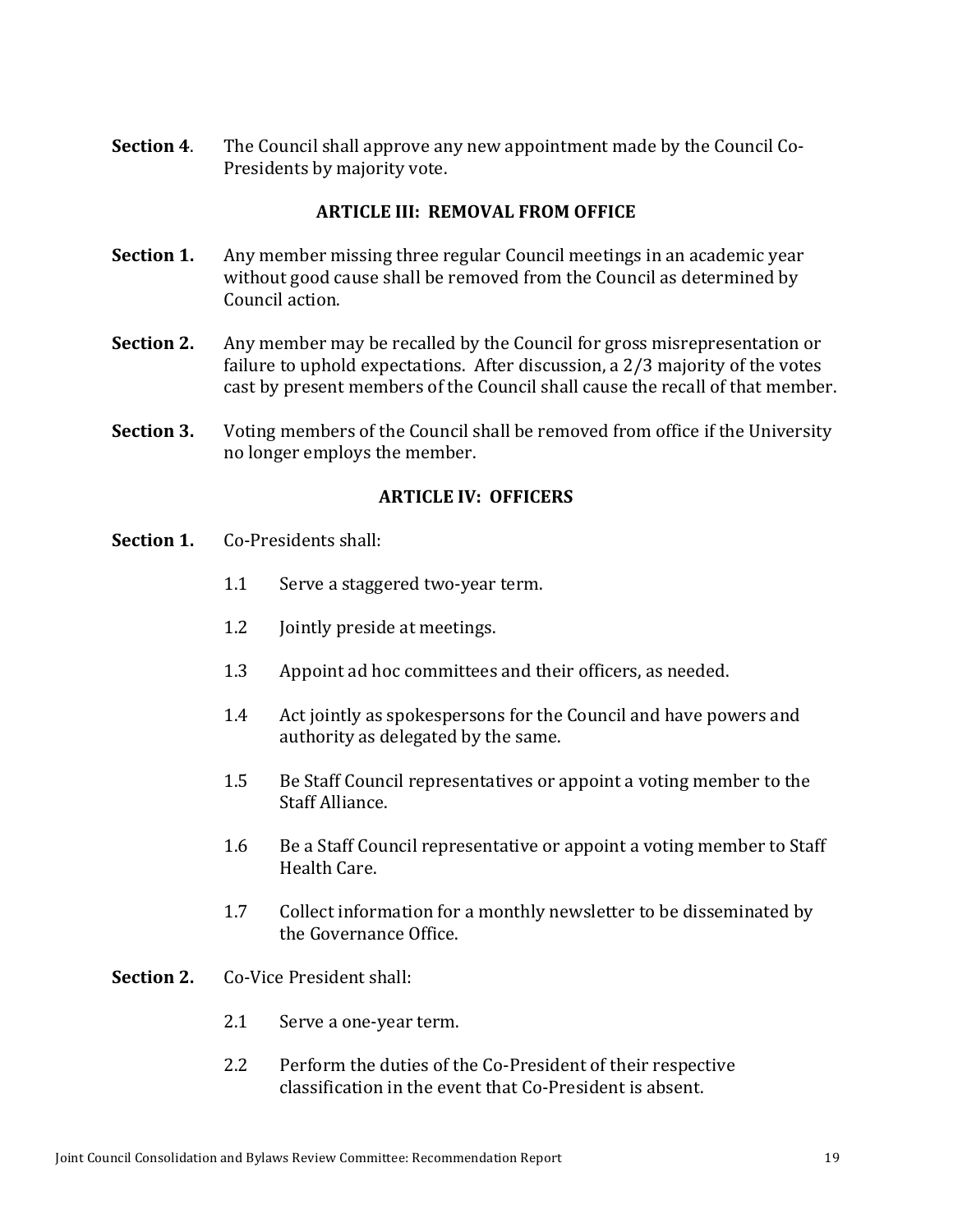- 2.3 Be jointly responsible for the organization of the annual meeting, if held.
- 2.4 Serve as the Staff Council parliamentarians following Robert's Rules of Order.

#### **ARTICLE V: UNIVERSITY ASSEMBLY REPRESENTATION**

**Section 1.** The Co-Presidents, Co-Vice Presidents, and one other appointed voting member, will act as spokespersons for the Council to the UAA University Assembly. Any Co-President or Co-Vice President may delegate this responsibility to another Council member on a permanent basis at the beginning of the academic year. At least one of the five representatives to University Assembly should represent a community campus.

#### **ARTICLE V: ELECTIONS**

- **Section 1.** Elections will be held each year in April and Council members will take office May 1.
- **Section 2.** Each eligible administrative, classified, professional, and technical employee will cast a number of ballots equal to the number of seats being elected. The winner for the vacant seats will be determined by taking the candidate with the greatest number of votes and moving downward until all seats are filled. In case of ties for the final remaining seat, there will be a run-off election.
- **Section 3.** The methods of nominating and voting for Council members will be as follows:
	- 3.1 Nominations. A ballot will be circulated to the general membership, which lists the positions to be filled. The name of the person may be written in for each office.
	- 3.2 Voting. A ballot will be circulated to the general membership, which lists the candidates nominated for each position. The membership will be asked to vote for one candidate for each position.
	- 3.3 Members will be asked to submit secret ballots.

#### **ARTICLE VI: COMMITTEES**

**Section 1.** Committees may be formed at any time by action of the Co-Presidents.

**Section 2.** Committee memberships will be appointed by a majority vote of the Council.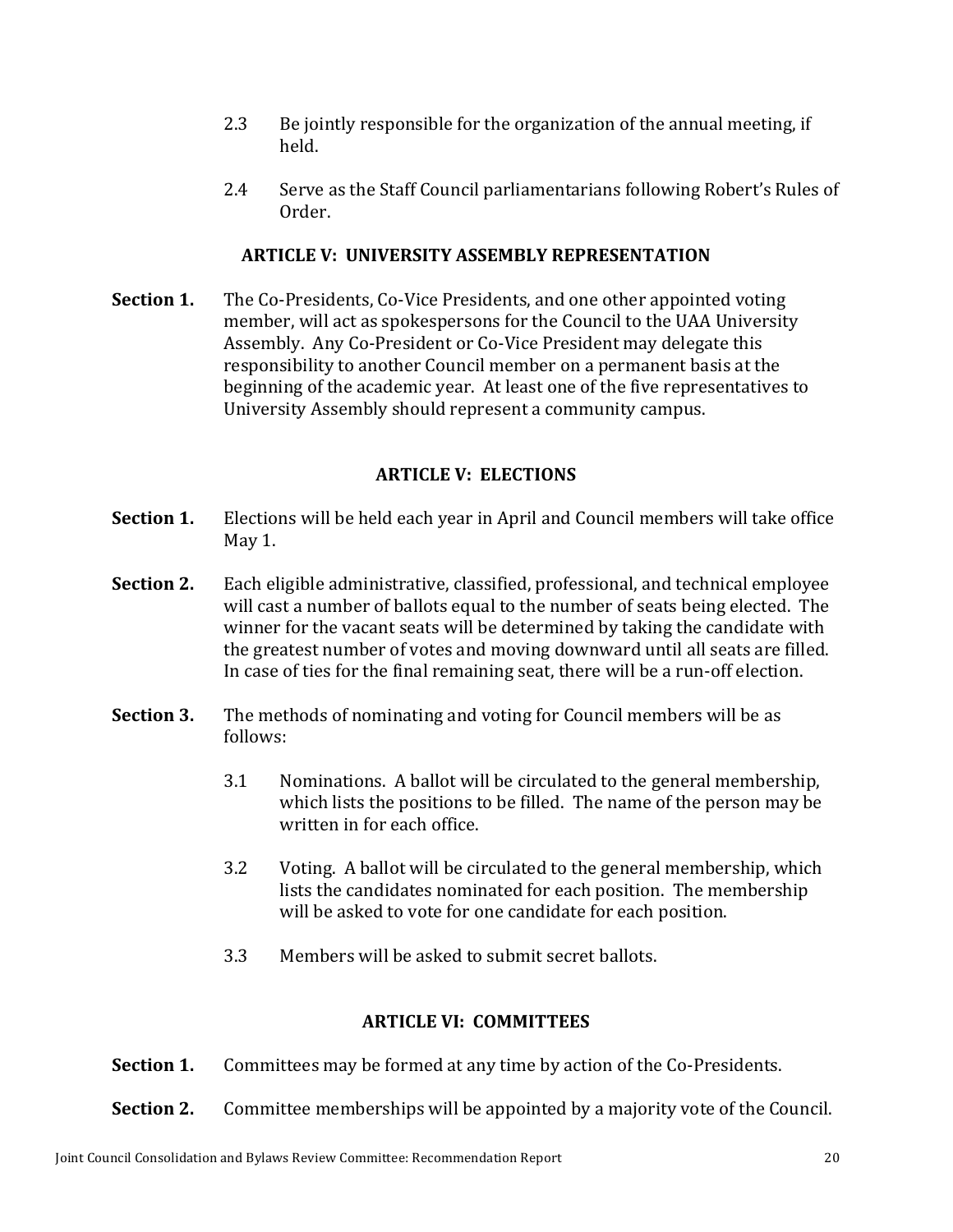- **Section 3.** Committee chairpersons will be elected by and from the Council.
- **Section 4.** All committees will report to the body through the Co-Presidents.
- **Section 5.** Council members who serve on other institutional, advisory, or governance committees may make reports at regular council meetings.
- **Section 6.** Members may serve on a committee in the first year of their term. Members must serve on a committee in the second year of their term. Qualifying committees shall include committees of the Council or committees external to the Council (e.g. Diversity Action Council, University Assembly) on which the member serves as a representative of the Council.

#### **ARTICLE VII: PROCEDURES FOR AMENDMENTS**

**Section 1.** The Council Bylaws may be amended by a two-thirds vote of the Council members by written ballot.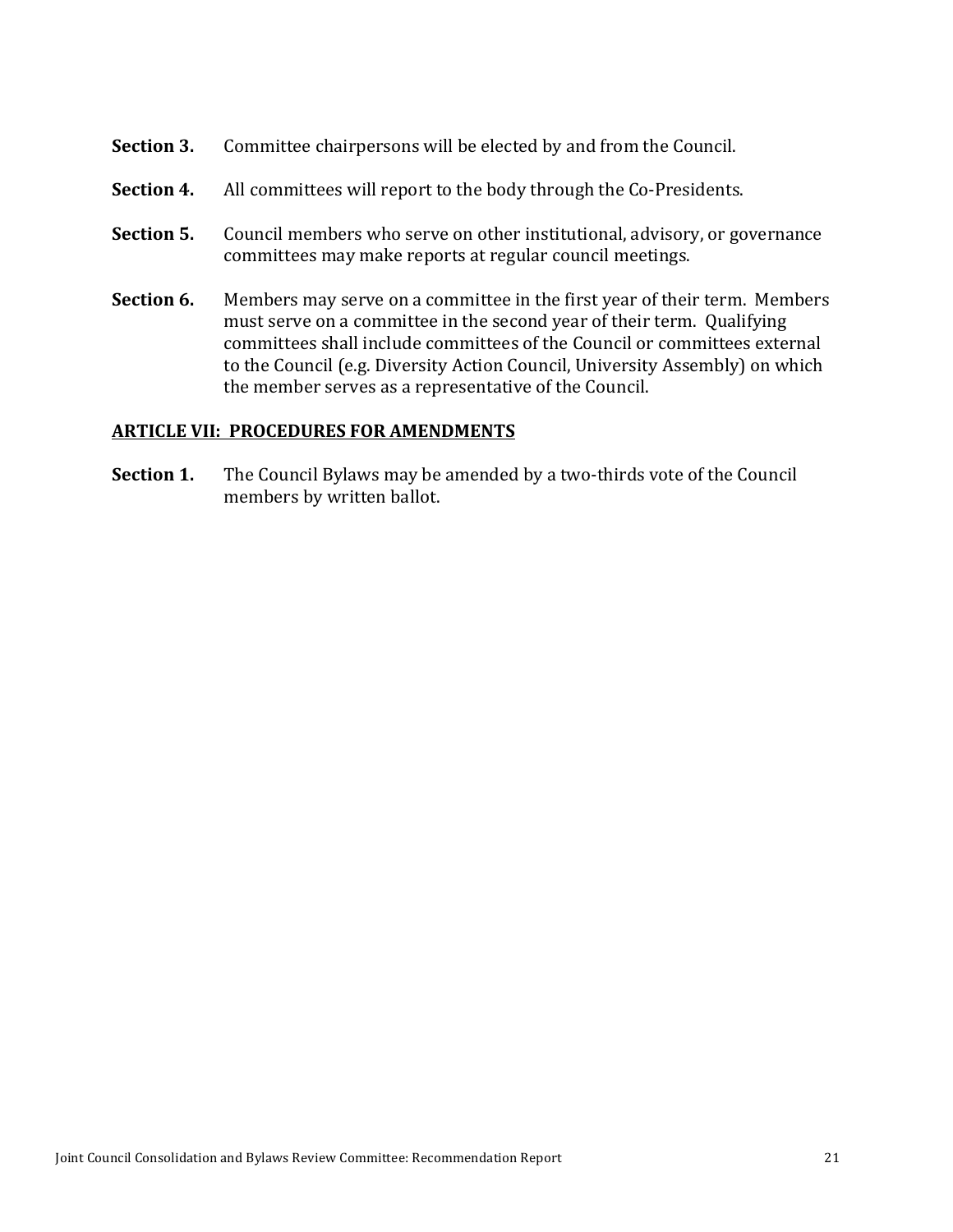## Appendix G: Motion to Consolidate





### **MOTION 2014-01**

### Motion to Consolidate the APT Council and the Classified Council

**MOTION:** The Administrative, Professional and Technical Council and the Classified Council at the University of Alaska Anchorage approve the following motion to consolidate the two councils and create the Staff Council. The Staff Council shall be the voice of all exempt and non-exempt staff members within governance at the University of Alaska Anchorage, including the community campuses.

The council presidents shall present this motion to their councils for consideration and approval at their next regularly scheduled meeting. This motion will become effective on May 8, 2015.

**RATIONALE:** the University of Alaska Anchorage is the only institution within the University of Alaska system that has chosen to split their staff councils within governance between exempt and non-exempt employees. No clear rationale has ever been presented for this split other than concerns regarding supervisors and employees serving on governance together. Through research and discussion, this has not proven to be a valid argument against the myriad benefits consolidation would present. A consolidated council would be a more efficient use of time and resources within the Governance Office as well as for individual staff members. A consolidated council would bring UAA in line with other UA institutions and has the potential to unify staff at UAA more. Participation in staff governance has also been a challenge in the past. A consolidated council would decrease the number of seats on the council and would therefore make it more likely that dedicated individuals will fill those positions.

#### **PROPOSED MOTION FOR APPROVAL BY APT AND CLASSIFIED COUNCILS**

The Council at the University of Alaska Anchorage approves the motion to consolidate the APT and Classified Councils and create the Staff Council. The Staff Council shall consist of exempt employees, non-exempt employees, and representatives from the UAA community campuses. The Staff Council shall be the staff arm of governance at UAA.

Furthermore, the \_\_\_\_\_\_\_\_\_\_\_\_\_\_\_ Council at the University of Alaska Anchorage approves the proposed Staff Council Constitution and Staff Council Bylaws included as appendixes to this motion. These pieces shall be considered the governing documents of Staff Council.